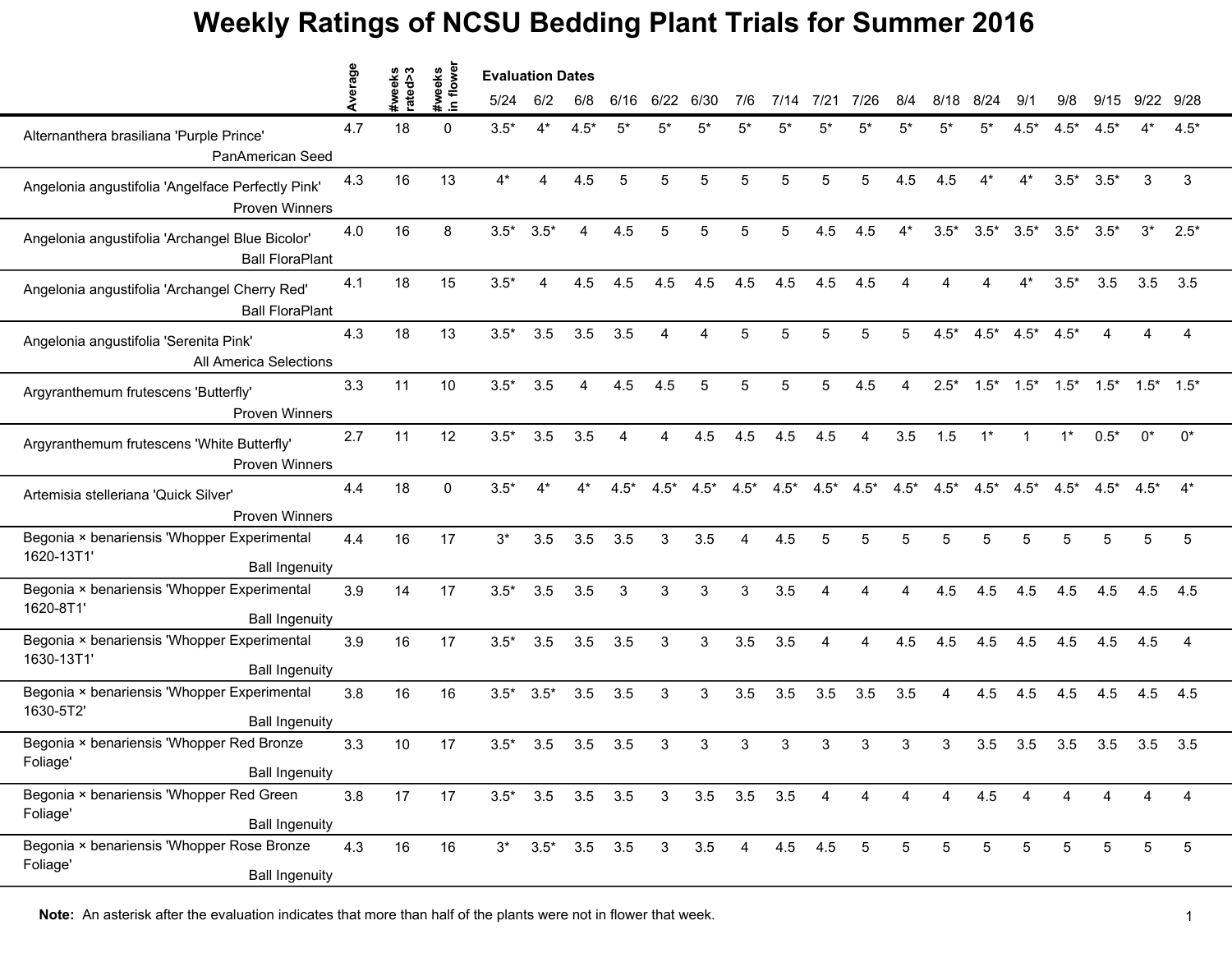|                                                                                              | rage | က<br>승 | flower                 | <b>Evaluation Dates</b> |                   |              |      |              |      |     |      |      |             |     |             |             |                |              |                   |                        |                |
|----------------------------------------------------------------------------------------------|------|--------|------------------------|-------------------------|-------------------|--------------|------|--------------|------|-----|------|------|-------------|-----|-------------|-------------|----------------|--------------|-------------------|------------------------|----------------|
|                                                                                              |      | ate    | #weeks<br>$\mathbf{r}$ | 5/24                    | 6/2               | 6/8          | 6/16 | 6/22         | 6/30 | 7/6 | 7/14 | 7/21 | 7/26        | 8/4 | 8/18        | 8/24        | 9/1            | 9/8          | 9/15              | 9/22                   | 9/28           |
| Begonia × benariensis 'Whopper Rose Green                                                    | 4.0  | 13     | 15                     | $3^*$                   | $3.5*$            | $3.5*$       | 3    | 3            | 3    |     |      |      | 4.5         |     | 5           | 4.5         | 4.5            | 4.5          | 4.5               | 4.5                    | 4.5            |
| Foliage'<br><b>Ball Ingenuity</b>                                                            |      |        |                        |                         |                   |              |      |              |      |     |      |      |             |     |             |             |                |              |                   |                        |                |
| Begonia × hybrida 'Megawatt Pink Bronze Leaf<br>PanAmerican Seed                             | 4.0  | 17     | 18                     | 3                       | 3.5               | 3.5          | 3.5  | 3.5          | 3.5  | 4.5 | 4.5  | 4.5  | 5           | 5   | 4.5         | 4.5         |                |              |                   | 3.5                    | 3.5            |
| Begonia × hybrida 'Megawatt Red Green Leaf'<br>PanAmerican Seed                              | 3.7  | 12     | 15                     | $3^*$                   | $3.5*$            | $3.5*$       | 3    | 3            | 3    | 3   | 3    | 3.5  | 3.5         | Δ   | 4.5         | 4.5         | 4.5            | $\Lambda$    |                   | $\boldsymbol{\Lambda}$ | 4.5            |
| Begonia × hybrida 'Megawatt Rose Green Leaf'<br>PanAmerican Seed                             | 4.4  | 17     | 27                     | 3                       | 3.5               | 3.5          | 3.5  | 3.5          | Δ    | 4.5 | 4.5  | 4.5  | 5           | 5   | 5           | 5           | 5              | 5            | 5                 | 4.5                    | 4.5            |
| Begonia benariensis 'BIG Pink Green Leaf'<br><b>Benary Seed</b>                              | 4.3  | 18     | 18                     | 3.5                     | 3.5               | 3.5          | 3.5  | 3.5          | 3.5  | Λ   | 4    | 4.5  | 4.5         | 5   | 5           | 4.5         | 4.5            | 5            | 5                 | 5                      | 5              |
| Begonia benariensis 'BIG Red Bronze Leaf'<br><b>Benary Seed</b>                              | 3.1  | Δ      | 18                     | 3.5                     | 3.5               | 3.5          | 3.5  | 3            | 3    | 3   | 3    | 3    | 3           | 3   | 3           | 3           | 3              | 3            | 3                 | 3                      | 3              |
| Begonia benariensis 'BIG Red Green Leaf'<br><b>Benary Seed</b>                               | 3.1  | 5      | 18                     | 3.5                     | 3.5               | 3.5          | 3    | 3            | 3    | 3   | 3    | 3    | 3           | 3   | 3           | 3.5         | 3              | 3.5          | 3                 | 3                      | 3              |
| Begonia benariensis 'BIG Rose Bronze Leaf'<br><b>Benary Seed</b>                             | 3.8  | 14     | 18                     | 3.5                     | 3.5               | 3.5          | 3.5  | 3            | 3    | 3   | 3    | 3.5  | 3.5         | Δ   | Λ           | Δ           | 4.5            | 4.5          | 4.5               | 4.5                    | 4.5            |
| Begonia benariensis 'BIG Rose Green Leaf'<br><b>Benary Seed</b>                              | 4.0  | 16     | 18                     | 3                       | 3.5               | 3.5          | 3.5  | 3            | 3.5  | 3.5 | Δ    |      | Δ           | 4.5 | 4.5         | 4.5         | 4.5            | 4.5          | 4.5               | 4.5                    | 4.5            |
| Begonia Semperflorens-Cultorum Hybrids<br>16OS01 Semi-Double Pink'<br>All America Selections | 3.3  | 8      | 18                     | 3                       | 3                 | 3            | 3    | 3            | 3    | 3   | 3    | 3    | 3.5         | 3.5 | Δ           | 3.5         | 3.5            | 3.5          | 3.5               | 3.5                    | 3              |
| Begonia Semperflorens-Cultorum Hybrids<br>'16OS02 Semi-Double Red'<br>All America Selections | 3.6  | 13     | 18                     | 3                       | 3.5               | 3.5          | 3.5  | 3.5          | 4    | 4.5 | 4.5  | 4.5  | 5           | 5   | Δ           | Δ           | 3.5            | 3            | 2.5               | $\overline{2}$         | $\overline{2}$ |
| Begonia Semperflorens-Cultorum Hybrids<br>'Ambassador Pink'<br>All America Selections        | 3.9  | 16     | 18                     | 3.5                     | 3.5               | 3.5          | 3.5  | 3.5          | Δ    | 4.5 | 4.5  | 5    | 5           | 4.5 |             |             |                | Δ            | 3.5               | 3                      | $\overline{2}$ |
| Begonia Semperflorens-Cultorum Hybrids<br>'Ambassador Scarlet'<br>All America Selections     | 2.6  | 5      | 18                     | 3                       | 3.5               | 3            | 3    | 3            | 3.5  | 3.5 | 3    | 3    | 3.5         | 3.5 | 2.5         | 2.5         | $\overline{2}$ | 1.5          | 1.5               | $\mathbf 1$            | $\mathbf{1}$   |
| Begonia Semperflorens-Cultorum Hybrids<br>'Fairyland Pink'<br>All America Selections         | 3.3  | 11     | 18                     | 3 <sup>1</sup>          | 3.5               | $\mathbf{3}$ | 3    | $\mathbf{3}$ | 3    | 3   | 3.5  | 3.5  | 3.5         | 3.5 |             | 3.5 3.5 3.5 |                |              | $3.5$ $3.5$ $3.5$ |                        | 3              |
| Begonia Semperflorens-Cultorum Hybrids<br>'Fairyland Red'<br>All America Selections          | 3.5  | 13     | 18                     | 3.5                     | $3.5$ $3.5$ $3.5$ |              |      | $3.5\quad 4$ |      | 4.5 | 4.5  |      | 4.5 4.5 4.5 |     | $3.5$ $3.5$ |             | $\mathbf{3}$   | $\mathbf{3}$ | 2.5               | $\overline{2}$         | 1.5            |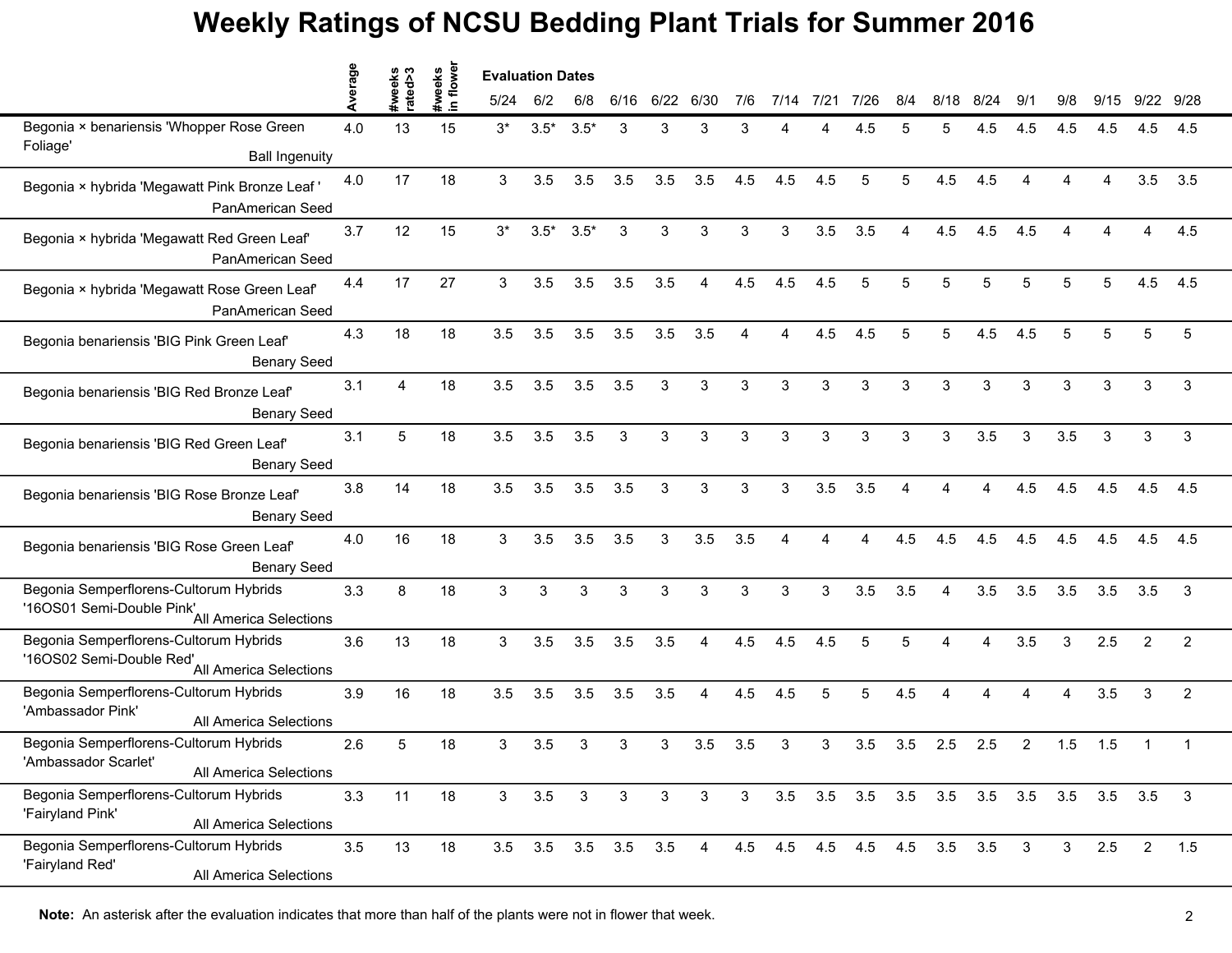|                                                | erage | keek<br>ted> | tweeks<br>n flower | <b>Evaluation Dates</b> |                               |        |                                                           |        |                |        |      |                 |      |     |                        |          |                        |                |                                         |                 |                |  |
|------------------------------------------------|-------|--------------|--------------------|-------------------------|-------------------------------|--------|-----------------------------------------------------------|--------|----------------|--------|------|-----------------|------|-----|------------------------|----------|------------------------|----------------|-----------------------------------------|-----------------|----------------|--|
|                                                |       | #we<br>rate  |                    | 5/24                    | 6/2                           | 6/8    | 6/16                                                      | 6/22   | 6/30           | 7/6    | 7/14 | 7/21            | 7/26 | 8/4 | 8/18                   | 8/24     | 9/1                    | 9/8            | 9/15                                    | 9/22            | 9/28           |  |
| Begonia Semperflorens-Cultorum Hybrids 'Sprint | 3.8   | 16           | 18                 | 3.5                     | 3.5                           | 3.5    | 3.5                                                       | 3.5    | 3.5            |        | 4.5  | 4.5             | 4.5  | 4.5 | 4.5                    |          |                        | Δ              | 3.5                                     | 3               | 2.5            |  |
| Plus Appleblossom'<br><b>Benary Seed</b>       |       |              |                    |                         |                               |        |                                                           |        |                |        |      |                 |      |     |                        |          |                        |                |                                         |                 |                |  |
| Begonia Semperflorens-Cultorum Hybrids 'Sprint | 2.7   | 3            | 18                 | 3.5                     | $\overline{A}$                | Δ      | 3                                                         | 2.5    | 2.5            | 2.5    | 2.5  | 2.5             | 2.5  | 3   | 2.5                    | 2.5      | 2.5                    | $\overline{2}$ | $\overline{2}$                          | $\overline{c}$  | $\overline{2}$ |  |
| Plus Blush'<br><b>Benary Seed</b>              |       |              |                    |                         |                               |        |                                                           |        |                |        |      |                 |      |     |                        |          |                        |                |                                         |                 |                |  |
| Begonia Semperflorens-Cultorum Hybrids 'Sprint | 3.5   | 15           | 18                 | 3                       | 3                             | 3.5    | 3.5                                                       | 3.5    | 3.5            | 3.5    | 4    | Δ               |      | Δ   | 3.5                    | 3.5      | 3.5                    | 3.5            | 3.5                                     | 3.5             | 2.5            |  |
| Plus Orange'<br><b>Benary Seed</b>             |       |              |                    |                         |                               |        |                                                           |        |                |        |      |                 |      |     |                        |          |                        |                |                                         |                 |                |  |
| Begonia Semperflorens-Cultorum Hybrids 'Sprint | 4.1   | 18           | 18                 | 3.5                     | 3.5                           | 4      | 3.5                                                       | 3.5    | 3.5            | 4      |      |                 |      | 4.5 | 4.5                    | 4.5      | 4.5                    | 4.5            | 4.5                                     | 4.5             | 4              |  |
| Plus Pink'<br><b>Benary Seed</b>               |       |              |                    |                         |                               |        |                                                           |        |                |        |      |                 |      |     |                        |          |                        |                |                                         |                 |                |  |
| Begonia Semperflorens-Cultorum Hybrids 'Sprint | 2.9   | 10           | 18                 | 3                       | 3.5                           | 3.5    | 3.5                                                       | 3.5    | 3.5            | 3.5    | 3.5  | 3.5             | 3.5  | 3.5 | 2.5                    | 2.5      | $\mathcal{P}$          | $\overline{2}$ | $\mathfrak{p}$                          | $\overline{2}$  | 1.5            |  |
| Plus Red'<br><b>Benary Seed</b>                |       |              |                    |                         |                               |        |                                                           |        |                |        |      |                 |      |     |                        |          |                        |                |                                         |                 |                |  |
| Begonia Semperflorens-Cultorum Hybrids 'Sprint | 4.5   | 18           | 18                 | 3.5                     | $\overline{A}$                | 4      | 3.5                                                       | 3.5    | 4              | 4.5    | 4.5  | 4.5             | 5    | 5   | 5                      | 5        | 5                      | 5              | 5                                       | 5               | 5              |  |
| Plus Rose'<br><b>Benary Seed</b>               |       |              |                    |                         |                               |        |                                                           |        |                |        |      |                 |      |     |                        |          |                        |                |                                         |                 |                |  |
| Begonia Semperflorens-Cultorum Hybrids 'Sprint | 3.7   | 18           | 18                 | 3.5                     | 3.5                           | 3.5    | 3.5                                                       | 3.5    | 3.5            | 3.5    | 4    | Δ               |      |     |                        | Δ        | $\Delta$               | 3.5            | 3.5                                     | 3.5             | 3.5            |  |
| Plus White'<br><b>Benary Seed</b>              |       |              |                    |                         |                               |        |                                                           |        |                |        |      |                 |      |     |                        |          |                        |                |                                         |                 |                |  |
| Canna × generalis '16OS03 Creamy White'        | 4.0   | 18           | 10                 | $3.5*$                  | $3.5*$                        | $3.5*$ | $3.5*$                                                    | 3.5    | 4              | $4.5*$ | 5    | 5               | 4.5  | 4.5 | 4.5                    |          | Δ                      | 3.5            | $3.5*$                                  | $3.5^*$ $3.5^*$ |                |  |
| All America Selections                         |       |              |                    |                         |                               |        |                                                           |        |                |        |      |                 |      |     |                        |          |                        |                |                                         |                 |                |  |
| Canna × generalis '16OS04 Rose'                | 4.3   | 18           | 9                  | $3.5*$                  | $3.5*$                        | 4*     | $4.5*$                                                    | $4.5*$ | 4.5            | 4.5    | 4.5  |                 | 5    | 5   | 4.5                    | 4.5      | 4.5                    |                |                                         |                 | $3.5*$         |  |
| All America Selections                         |       |              |                    |                         |                               |        |                                                           |        |                |        |      |                 |      |     |                        |          |                        |                |                                         |                 |                |  |
| Canna × generalis 'Cannova Mango'              | 3.9   | 15           | 12                 | $3.5*$                  | $3.5*$                        | $3.5*$ | $3.5*$                                                    | 3.5    | 4              | 4.5    | 4.5  | 5               | 5    | 5   | $\boldsymbol{\Lambda}$ | $\Delta$ | $\boldsymbol{\Lambda}$ | 3.5            | $3^*$                                   | $3^*$           | 3              |  |
| <b>Ball Ingenuity</b>                          |       |              |                    |                         |                               |        |                                                           |        |                |        |      |                 |      |     |                        |          |                        |                |                                         |                 |                |  |
| Canna × generalis 'Cannova Orange Shades'      | 3.9   | 15           | 12                 | $3.5*$                  | $4*$                          | 4*     | $4.5*$                                                    | 4.5    | 4.5            | 4.5    | 4.5  | 4.5             | 4.5  | 4.5 | 4                      | 3.5      | 3.5                    | 3.5            | $3^*$                                   | $3^*$           | 3              |  |
| <b>Ball Ingenuity</b>                          |       |              |                    |                         |                               |        |                                                           |        |                |        |      |                 |      |     |                        |          |                        |                |                                         |                 |                |  |
| Canna × generalis 'Cannova Rose'               | 4.0   | 16           | 12                 | $3^*$                   | $3.5*$                        | $3.5*$ | 4.5                                                       | 4.5    | 4.5            | 4.5    | 4.5  | 5               | 4.5  | 4.5 |                        |          |                        | 4              | $3.5*$                                  | $3.5*$          | $3^*$          |  |
| All America Selections                         |       |              |                    |                         |                               |        |                                                           |        |                |        |      |                 |      |     |                        |          |                        |                |                                         |                 |                |  |
| Canna × generalis 'South Pacific Scarlet'      | 4.2   | 18           | 10                 | $3.5*$                  |                               |        | 4.5*                                                      | $4.5*$ | 4.5            | 4.5    | 4.5  | 4.5             | 4.5  | 4.5 | 4.5                    |          |                        |                |                                         |                 | $3.5*$         |  |
| All America Selections                         |       |              |                    |                         |                               |        |                                                           |        |                |        |      |                 |      |     |                        |          |                        |                |                                         |                 |                |  |
| Canna × generalis 'Tropical White'             | 3.7   | 17           | 10                 |                         | $3.5^*$ $3.5^*$ $3.5^*$ $4^*$ |        |                                                           | 3.5    | $\overline{4}$ | $4^*$  | 4    | 4               |      | 4   | 4                      |          |                        |                | $3.5$ $3.5$ $3.5$ $3.5^*$ $3.5^*$ $3^*$ |                 |                |  |
| All America Selections                         |       |              |                    |                         |                               |        |                                                           |        |                |        |      |                 |      |     |                        |          |                        |                |                                         |                 |                |  |
| Canna hybrid 'CannaSol Happy Carmen'           | 4.0   | 15           | $\overline{7}$     |                         |                               |        | $3.5^*$ $3.5^*$ $3.5^*$ $4^*$ $4.5$ $4.5^*$ $4.5^*$ $4.5$ |        |                |        |      | $5\overline{)}$ | 5    | 5   |                        | 4.5 4.5  | $4^*$                  | $3.5*$         | $3^*$                                   | $3^*$           | $2.5*$         |  |
| Dummen Orange                                  |       |              |                    |                         |                               |        |                                                           |        |                |        |      |                 |      |     |                        |          |                        |                |                                         |                 |                |  |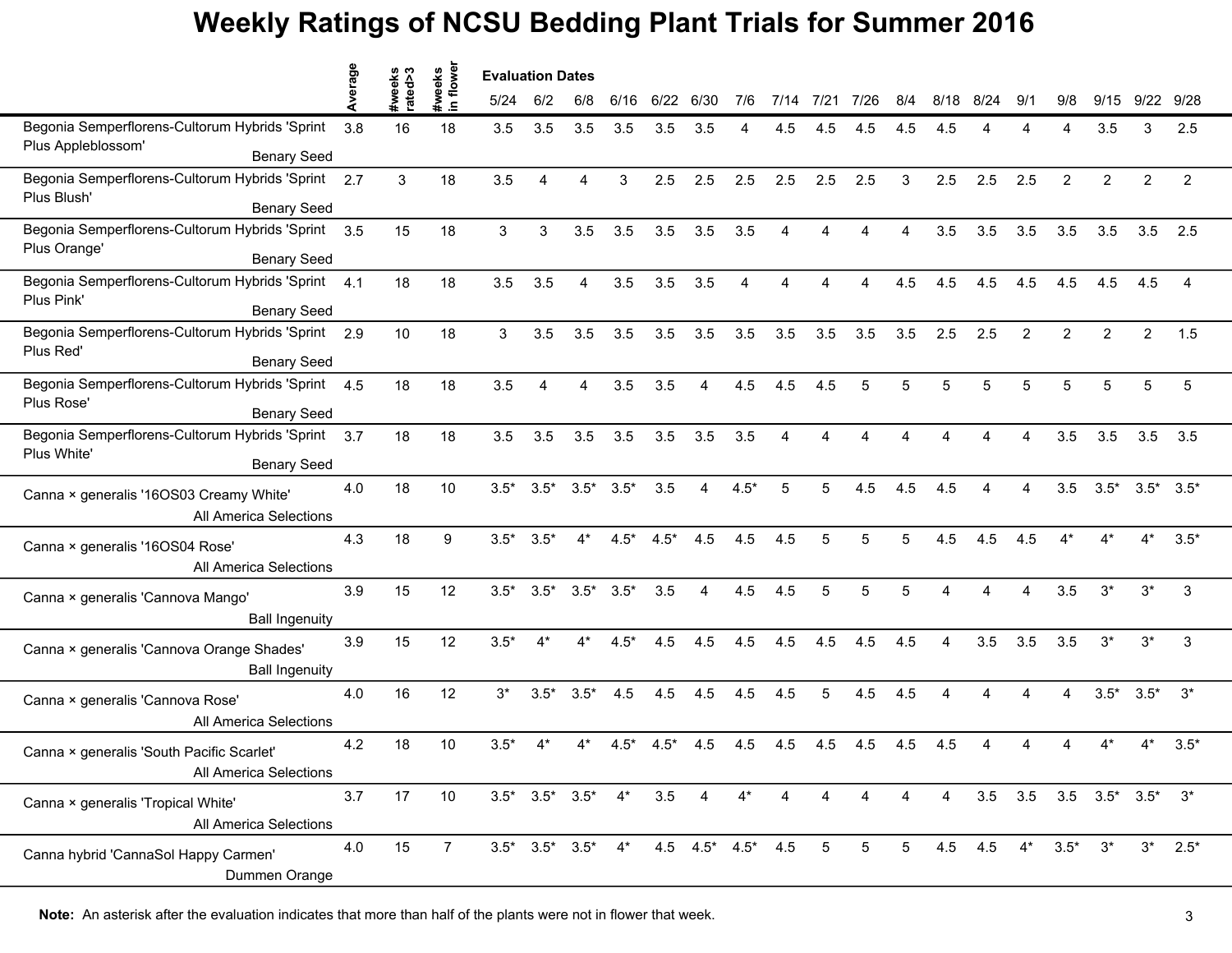|                                                          | verage |                   |                     | <b>Evaluation Dates</b> |        |       |                |                |                |                 |                |                 |      |     |                        |      |                        |                |                       |       |                |
|----------------------------------------------------------|--------|-------------------|---------------------|-------------------------|--------|-------|----------------|----------------|----------------|-----------------|----------------|-----------------|------|-----|------------------------|------|------------------------|----------------|-----------------------|-------|----------------|
|                                                          |        | #weeks<br>rated>3 | #weeks<br>in flower | 5/24                    | 6/2    | 6/8   | 6/16           | 6/22           | 6/30           | 7/6             | 7/14           | 7/21            | 7/26 | 8/4 | 8/18                   | 8/24 | 9/1                    | 9/8            | 9/15                  |       | 9/22 9/28      |
| Canna hybrid 'CannaSol Happy Cleo'<br>Dummen Orange      | 4.3    | 15                | 10                  | $3.5*$                  | $4^*$  | $4^*$ | 5              | 5              | 5              | 5               | 5              | 5               |      | 5   | 4.5                    | 4.5  | 4*                     | $3.5*$         | $3^*$                 | $3^*$ | $2.5*$         |
| Canna hybrid 'CannaSol Happy Wilma'<br>Dummen Orange     | 3.9    | 12                | 9                   | $3.5*$                  | $4^*$  | $4^*$ | 5              | 4.5            | $4.5*$         | 4.5             | 4.5            | 5               | 4.5  | 4   | $\boldsymbol{\Lambda}$ | 3    | $3^*$                  | $3^*$          | $3^*$                 | $3^*$ | $2.5*$         |
| Canna hybrid 'Toucan Red'<br><b>Proven Winners</b>       | 3.9    | 15                | 14                  | $3.5*$                  | $4^*$  | $4*$  | 4              | 4              | 4.5            | 4.5             | 4.5            | 4.5             | 4.5  | 4   | $\overline{A}$         | 3.5  | 3.5                    | 3.5            | $3^*$                 | 3     | $\sqrt{3}$     |
| Canna hybrid 'Toucan Rose'<br><b>Proven Winners</b>      | 4.0    | 17                | 11                  | $3.5*$                  | $4^*$  | $4^*$ | $4^*$          | $4^*$          | 4              | 4.5             | 4.5            | 4.5             | 4.5  | 4.5 | 4.5                    |      | $\overline{4}$         |                | $3.5$ $3.5^*$ $3.5^*$ |       | 3              |
| Canna hybrid 'Toucan Scarlet'<br>Proven Winners          | 3.9    | 15                | 12                  | $3.5*$                  | $4*$   |       |                | Δ              |                |                 |                | 5               | 4.5  | 4.5 |                        |      | $3.5*$                 | 3.5            | $3^*$                 | $3^*$ | 3              |
| Canna hybrid 'Toucan Yellow'<br><b>Proven Winners</b>    | 4.2    | 17                | 11                  | $3.5*$                  | $4^*$  | $4^*$ | $4.5*$         | 4.5            | 4.5            | 4.5             | 5              | 5               | 5    | 5   | 4.5                    | 4.5  | $\overline{4}$         | 3.5            | $3.5^*$ $3.5^*$       |       | $3^*$          |
| Capsicum annuum '16OS09'<br>All America Selections       | 4.4    | 18                | 16                  | $3.5^*$ $3.5^*$         |        | 3.5   | $\overline{A}$ | $\overline{4}$ | 4.5            | 4.5             | 4.5            | 5               | 5    | 5   | 5                      | 5    | $5^{\circ}$            | 4.5            | 4.5                   | 4.5   | $\overline{4}$ |
| Capsicum annuum 'Black Hawk'<br>All America Selections   | 4.0    | 18                | 16                  | $3.5*$                  | $3.5*$ | 3.5   | 3.5            | 3.5            | 3.5            | 3.5             | 4              | 4               | 4    | 4   | 4.5                    | 4.5  | 4.5                    | 4.5            | 4.5                   | 4.5   | $\overline{4}$ |
| Capsicum annuum 'Black Olive'<br>All America Selections  | 4.1    | 18                | 16                  | $3.5*$                  | $3.5*$ | 3.5   | 3.5            | 3.5            | 3.5            | 3.5             | 4              | 4.5             | 5    | 5   | 5                      | 4.5  | 4.5                    | 4.5            |                       |       | 4              |
| Capsicum annuum 'Black Pearl'<br>All America Selections  | 3.9    | 17                | 16                  | $3^*$                   | $3.5*$ | 3.5   | 3.5            | 3.5            | 3.5            | 3.5             | $\overline{4}$ | 4.5             | 4.5  | 4.5 | 4.5                    | 4.5  | 4.5                    | $\overline{4}$ | 3.5                   | 3.5   | 3.5            |
| Capsicum annuum 'Flaming Jade'<br>All America Selections | 3.9    | 14                | 16                  | $3^*$                   | $3.5*$ | 3.5   | $\overline{4}$ | $\overline{4}$ | 4.5            | 4.5             | $\overline{A}$ | 4.5             | 4.5  | 4.5 | 4.5                    | 4.5  | $\boldsymbol{\Lambda}$ | 3.5            | 3                     | 3     | 3              |
| Capsicum annuum 'Hot Pops'<br>PanAmerican Seed           | 4.4    | 18                | 18                  | 3.5                     | 3.5    | 3.5   | 3.5            | 3.5            | $\overline{4}$ | 4.5             | 5              | 5               | 5    | 5   | 5                      | 5    | 5                      | 5              | 4.5                   | 4.5   | 4.5            |
| Capsicum annuum 'NuMex Easter'<br>All America Selections | 4.4    | 18                | 18                  | 3.5                     | 3.5    | 4     |                | 4.5            | 4.5            | 4.5             | 5              |                 |      |     |                        | 5    | 4.5                    | 4.5            |                       |       | 4              |
| Capsicum annuum 'Sedona Sun'<br>PanAmerican Seed         | 4.7    | 18                | 18                  | 3.5                     | 4      | 4     |                | 4.5 4.5 4.5    |                | $5\overline{)}$ | 5              | $5\phantom{.0}$ | 5    | 5   | 5                      | 5    | 5                      | 5              | 5                     | 5     | 5              |
| Capsicum frutescens 'Gusto Purple'<br>Comense Ltd        |        |                   |                     |                         |        |       |                |                |                |                 |                |                 |      |     |                        |      |                        |                |                       |       |                |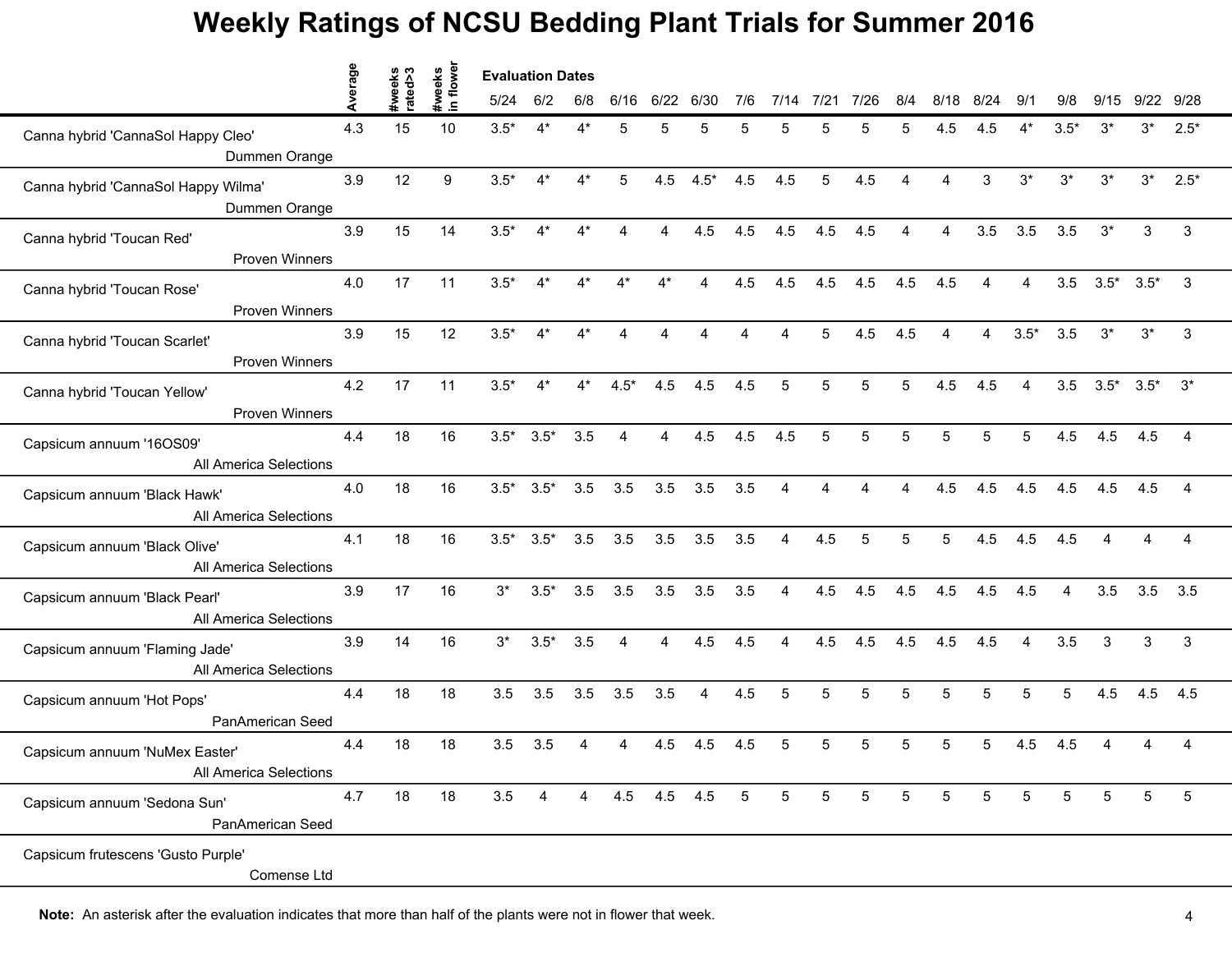|                                                                                                           | Average | #weeks<br>rated>3 | #weeks<br>in flower | <b>Evaluation Dates</b> |             |                |                |        |                 |                |        |                |         |     |                |        |                        |                   |     |             |                |
|-----------------------------------------------------------------------------------------------------------|---------|-------------------|---------------------|-------------------------|-------------|----------------|----------------|--------|-----------------|----------------|--------|----------------|---------|-----|----------------|--------|------------------------|-------------------|-----|-------------|----------------|
| Capsicum frutescens 'Pikito'                                                                              |         |                   |                     |                         |             |                |                |        |                 |                |        |                |         |     |                |        |                        |                   |     |             |                |
| Comense Ltd                                                                                               |         |                   |                     |                         |             |                |                |        |                 |                |        |                |         |     |                |        |                        |                   |     |             |                |
| Catharanthus roseus '16OS13 Deep Orchid'<br>All America Selections                                        | 4.3     | 16                | 16                  | 3*                      | 3*          | 3.5            | 3.5            |        | 4.5             | 5              | 4.5    | 5              | 5       | 4.5 | 5              |        | 5                      | 4.5               | 4.5 | 4.5         | 3.5            |
| Catharanthus roseus 'Cora® Cascade Magenta'<br>All America Selections                                     | 4.3     | 17                | 17                  | $3^*$                   | 3.5         | 3.5            | 3.5            | 4      | 4.5             | 4.5            | 5      | 5              | 5       | 5   | 4.5            | 4.5    | 4.5                    | 4.5               | 4.5 | 4.5         | $\overline{A}$ |
| Catharanthus roseus '**Future Introduction**<br>14BP03 Pink w/White Center'<br>All America Selections     | 4.0     | 14                | 17                  | $3^{\star}$             | $\sqrt{3}$  | 3.5            | 4              | 4      | 4.5             | 5              | 5      | 5              | 4.5     | 5   | 4.5            | 4.5    | 3.5                    | 3.5               | 3.5 | 3           | 2.5            |
| Catharanthus roseus ' ** Future Introduction**<br>14BP04 Purple w/White Center'<br>All America Selections | 3.9     | 13                | 15                  | $3^{\star}$             | 3*          | $3^*$          | 3              | 3.5    | 4.5             | 4.5            | 5      | 5              | 4.5     | 5   | 4.5            | 4      | 3.5                    | 4                 | 3.5 | 3.5         | 3              |
| Catharanthus roseus 'Jams 'N Jellies Blackberry'<br>All America Selections                                | 4.0     | 18                | 17                  | $3.5*$                  | 3.5         | 3.5            | 3.5            | 3.5    | Δ               |                |        |                |         | 4.5 | 5              | 4.5    |                        |                   |     |             | 4              |
| Catharanthus roseus 'Mediterranean Deep<br>Orchid'<br>All America Selections                              | 4.0     | 15                | 17                  | $3.5*$                  | 3.5         | 3.5            | 4              | 4      | 4.5             | 5              | 5      | 4.5            | 4.5     | 4.5 | 4.5            | 4.5    | $\boldsymbol{\Lambda}$ | 3.5               | 3   | 3           | 2.5            |
| Catharanthus roseus 'Mediterranean Lilac'<br>All America Selections                                       | 4.0     | 17                | 18                  | 3.5                     | 3.5         | 3.5            | 3.5            | 3.5    | 4.5             | 4.5            | 5      | 4.5            | 4.5     | 4.5 | 4.5            | Δ      | 4                      | 4                 | 3.5 | 3.5         | 3              |
| Catharanthus roseus 'Titan Blush Improved'<br>PanAmerican Seed                                            | 4.2     | 17                | 18                  | 3.5                     | 3.5         | 3.5            | 4.5            | 4.5    | 4.5             | 5              | 5      | 5              | 5       | 5   | 5              | 4.5    | 3.5                    | 3.5               | 3.5 | 3.5         | 3              |
| Catharanthus roseus 'Titan Really Red'<br>PanAmerican Seed                                                | 4.0     | 13                | 17                  | $3^*$                   | 3           | 3              | 3              | 3      | 3.5             | Δ              | Δ      | 4.5            | 4.5     | 4.5 | 4.5            | 4.5    | 5                      | 4.5               | 4.5 | 4.5         | 4.5            |
| Celosia "**Future Introduction**<br>15S03'<br>All America Selections                                      | 4.3     | 17                | 17                  | 3                       | 3.5         | 3.5            | 4              | 4.5    | 4.5             | 5              | 5      | 5              | 5       | 4.5 | 4.5            | 4.5    | 4.5                    | $4.5*$            | Δ   | Δ           | $\overline{A}$ |
| Coreopsis grandiflora 'Sun Kiss'<br>PanAmerican Seed/Kieft Seed                                           | 4.1     | 16                | 13                  | $3.5*$                  | 4           | 4.5            | 5              | 5      | 5               | 4.5            | $4.5*$ | 4.5            | 4.5     | 4.5 | 4              | $4^*$  | $4^*$                  | $3.5*$            | 3.5 | 3           | 2.5            |
| Cosmos atrosanguineus '16OS05 Maroon<br>Crimson'<br>All America Selections                                | 3.3     | 12                | 5                   | 3*                      | $3.5*$      | $3.5*$         | $3.5*$         | $3.5*$ | $3.5*$          | $3.5*$         | 4      | 4              | $4^*$   | Δ   | $4^*$          | $3.5*$ | $3^*$                  | $3^*$             | 2.5 | 2           | $1.5*$         |
| Cyperus papyrus 'Graceful King Tut'<br><b>Proven Winners</b>                                              | 4.3     | 18                | 11                  |                         | $4^*$ 4.5*  | $5^*$          | $5^*$          | $5^*$  | $5^*$           | $5^*$          | 5      |                | 4.5 4.5 | 4   | 4              | 4      |                        | $3.5$ $3.5$ $3.5$ |     | $3.5$ $3.5$ |                |
| Dianthus 'Elegance Pink'<br>All America Selections                                                        | 3.9     | 15                | 17                  |                         | $3.5^*$ 3.5 | $\overline{4}$ | $\overline{4}$ | 4.5    | $5\phantom{.0}$ | 5 <sup>5</sup> | 4.5    | $\overline{4}$ | 4.5     | 4.5 | $\overline{4}$ |        | $3.5\quad 3.5$         | 3.5               | 3   | 3           | $\mathbf{3}$   |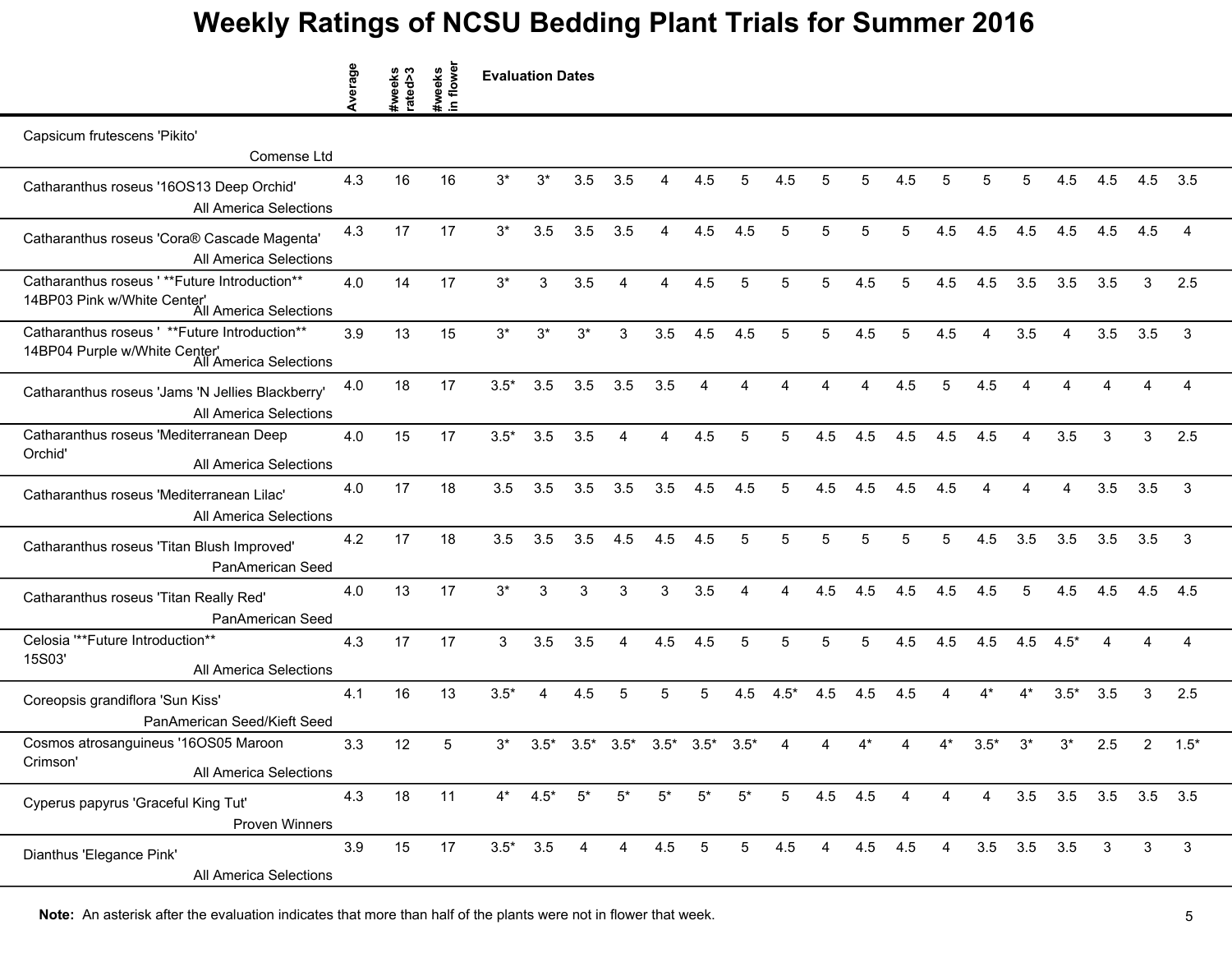|                                                                               | erage |                   |                     | <b>Evaluation Dates</b> |        |                 |         |        |                             |                        |                |        |        |                |                 |            |           |                        |                |                |                 |  |
|-------------------------------------------------------------------------------|-------|-------------------|---------------------|-------------------------|--------|-----------------|---------|--------|-----------------------------|------------------------|----------------|--------|--------|----------------|-----------------|------------|-----------|------------------------|----------------|----------------|-----------------|--|
|                                                                               |       | #weeks<br>rated>3 | #weeks<br>in flower | 5/24                    | 6/2    | 6/8             | 6/16    | 6/22   | 6/30                        | 7/6                    | 7/14           | 7/21   | 7/26   | 8/4            | 8/18            | 8/24       | 9/1       | 9/8                    | 9/15           | 9/22           | 9/28            |  |
| Dianthus 'Supra Purple'<br>All America Selections                             | 4.1   | 16                | 17                  | $3.5*$                  | 4      | 4.5             | 4.5     | 4.5    |                             | 5                      | 4.5            |        | 4.5    |                | 4.5             |            |           | 3.5                    | 3.5            | 3              | 3               |  |
| Dianthus barbatus interspecific 'Jolt Pink'<br><b>All America Selections</b>  | 4.1   | 15                | 16                  | $4^*$                   | $4^*$  | 4.5             | 4.5     | 4.5    | 5                           | 4.5                    | 4.5            | 5      | 5      | 5              | 5               | 4.5        | 3.5       | 3.5                    | 3              | 2.5            | $\overline{2}$  |  |
| Dianthus interspecific '16OS06 Mottled Pink'<br>All America Selections        | 4.0   | 18                | 18                  | 3.5                     | 3.5    | 4               | 4.5     | 4.5    | 4.5                         | 4.5                    | 4.5            | 4.5    | 4.5    |                |                 | 4          | 3.5       | $\boldsymbol{\Lambda}$ | 3.5            | 3.5            | 3.5             |  |
| Diascia barberae 'My Darling Berry'<br>Dummen Orange                          | 2.3   | 9                 | 8                   | $\boldsymbol{\Lambda}$  | 4      | 4.5             | 4       | 4.5    | 4.5                         | 4.5                    | $\overline{4}$ | $3.5*$ | $1.5*$ | $1^*$          | $0.5*$          | $0^*$      | $0^*$     | $0^*$                  | $0^*$          | $0^*$          | $0^*$           |  |
| Diascia barberae 'My Darling Melon'<br>Dummen Orange                          | 2.4   | 9                 | 9                   | 4                       | 4.5    | 4.5             | 4.5     | 4.5    | 4.5                         | 4.5                    |                |        | $3^*$  | 1.5            | $0.5*$          | $^{\circ}$ | $0^*$     | n*                     | n*             | n*             | $0^*$           |  |
| Diascia barberae 'My Darling Peach'<br>Dummen Orange                          | 2.3   | 9                 | 9                   | $\overline{4}$          | 4      | $\overline{4}$  | 4.5     | 4      | $\Delta$                    | $\boldsymbol{\Lambda}$ | 3.5            | $3.5*$ | $3^*$  | $\overline{2}$ | $0.5*$          | $0^*$      | $0^*$     | $0^*$                  | $0^*$          | $0^*$          | $0^*$           |  |
| Echinacea hybrida 'Cheyenne Spirit'<br>All America Selections                 | 3.8   | 17                | 9                   | $3^*$                   | $3.5*$ | $3.5^*$ $3.5^*$ |         | $3.5*$ | $\Delta$                    | Δ                      | 4.5            |        |        |                |                 |            |           | $4*$                   | $4^*$          |                | $3.5^*$ $3.5^*$ |  |
| Echinacea hybrida 'PowWow Wild Berry'<br>All America Selections               | 4.4   | 18                | 14                  | $3.5*$                  | $3.5*$ | $3.5*$          | $4^*$   | 4.5    | 4.5                         | 4.5                    | 5              | 5      | 5      | 5              | 5               | 4.5        | 4.5       | 4.5                    | 4.5            | 4.5            |                 |  |
| Echinacea purpurea '16OS07'<br><b>All America Selections</b>                  | 3.4   | 14                | 13                  | $3^*$                   | $3^*$  | $3^*$           | $3.5*$  | $3.5*$ | 3.5                         | 3.5                    | 3.5            | 3.5    | 3.5    | 3.5            | 3.5             | 3.5        | 3.5       | 3.5                    | 3.5            | 3.5            | 3               |  |
| Gaillardia × grandiflora 'Mesa Bright Bicolor'<br>PanAmerican Seed/Kieft Seed | 3.6   | 11                | 15                  | $3*$                    | $3^*$  | $3.5*$          | 3.5     | 3.5    | $\overline{4}$              | 4.5                    | 5              | 4.5    | 5      | 4.5            | 4.5             | 4          | 3         | 2.5                    | 2.5            | 2.5            | $\overline{2}$  |  |
| Gaillardia × grandiflora 'Mesa Peach'<br>PanAmerican Seed/Kieft Seed          | 4.5   | 18                | 15                  | $3.5*$                  | $3.5*$ | $4^*$           | 4.5     | 4.5    | 5                           | 5                      | 5              | 5      | 5      | 5              | 5               | 4.5        | 4.5       | 4.5                    |                |                |                 |  |
| Gaillardia × grandiflora 'Mesa Red'<br>PanAmerican Seed/Kieft Seed            | 3.7   | 13                | 14                  | $3.5*$                  | $3.5*$ | $3.5*$          | $4^*$   | 4      | Δ                           | 4.5                    | 4.5            | 4.5    | 4.5    | 4              | 3.5             | 3.5        | 3         | 3                      | 3              | 3              | 3               |  |
| Gaillardia × grandiflora 'Mesa Yellow'<br>PanAmerican Seed/Kieft Seed         | 4.1   | 18                | 13                  | $3.5*$                  | $3.5*$ | $4.5*$          | $4.5*$  | $4.5*$ | 4.5                         | 4.5                    | 4.5            |        |        |                |                 |            |           |                        |                |                | 3.5             |  |
| Gaura lindheimeri 'Sparkle White'<br>All America Selections                   | 3.6   | 11                | 16                  | $4^*$                   | 4      |                 | 4.5 4.5 | 4.5    | $5\phantom{.0}$             | $5\phantom{.0}$        | 5              | 4.5    | 4.5    | 4              | $\mathbf{3}$    |            | $2.5$ 2.5 | $\overline{2}$         | $\overline{2}$ | $\overline{2}$ | $2^*$           |  |
| Impatiens hawkeri 'Florific Sweet Orange'<br>All America Selections           | 2.6   | 10                | 9                   |                         |        |                 |         |        | 3.5 3.5 3.5 3.5 3.5 3.5 3.5 |                        | 4              | 4      | $4^*$  | $2^*$          | $1.5^*$ $1.5^*$ |            | $1^*$     | $1^*$                  | $1^*$          | $1^*$          | $1^*$           |  |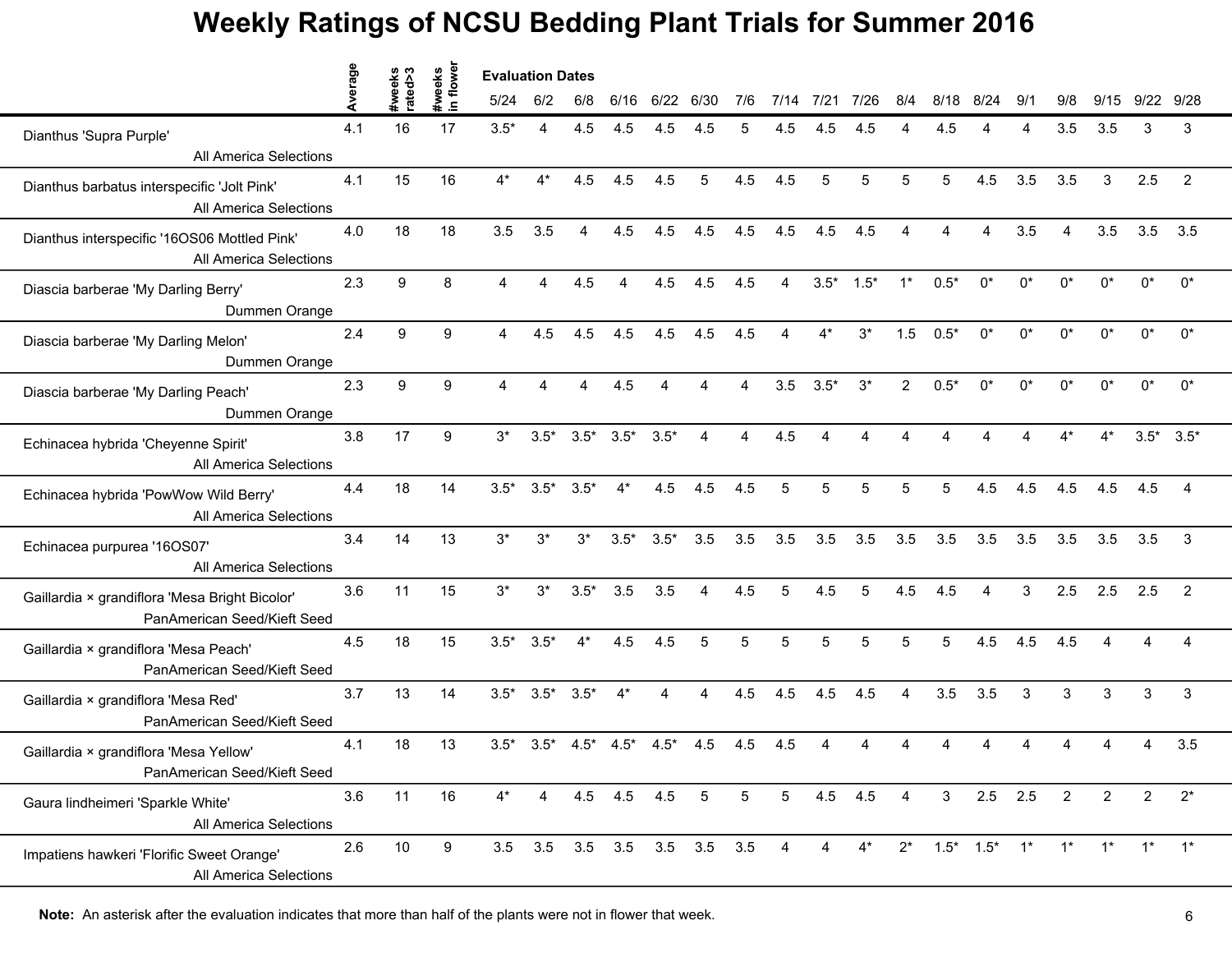|                                                                           | erage | #weeks<br>rated>3 | flower               | <b>Evaluation Dates</b> |                 |     |      |                 |                 |                 |     |                 |      |                |                        |                |     |     |                |                |                |
|---------------------------------------------------------------------------|-------|-------------------|----------------------|-------------------------|-----------------|-----|------|-----------------|-----------------|-----------------|-----|-----------------|------|----------------|------------------------|----------------|-----|-----|----------------|----------------|----------------|
|                                                                           | ⊄     |                   | #weeks<br>$\epsilon$ | 5/24                    | 6/2             | 6/8 | 6/16 | 6/22            | 6/30            | 7/6             |     | $7/2^7$         | 7/26 | 8/4            | 8/18                   | 8/24           | 9/1 | 9/8 | 9/15           | 9/22           | 9/28           |
| Impatiens hawkeri 'SunStanding Cherry'<br>Dummen Orange                   | 4.1   | 14                | 17                   | $4^*$                   | 4.5             | 4.5 | 4.5  | 4.5             |                 |                 |     |                 |      | 5              |                        |                | 3.5 | 3   | 2.5            | 2.5            | 3              |
| Impatiens hawkeri 'SunStanding Coral Aurora'<br>Dummen Orange             | 3.8   | 13                | 17                   | $4^*$                   | 4.5             | 4.5 | 5    | 5               | 5               | 5               | 5   | 5               | 5    | 4.5            | Δ                      | 3.5            | 2.5 | 2   | 1.5            | 1.5            | 1.5            |
| Impatiens hawkeri 'SunStanding Fire Red'<br>Dummen Orange                 | 3.6   | 13                | 18                   | 3.5                     | 4               | 4.5 | 4.5  | 4.5             | 4.5             | 4.5             | 4.5 | 5               | 5    | 5              | 4.5                    | 3.5            | 2   | 1.5 |                |                |                |
| Impatiens hawkeri 'SunStanding Glowing Scarlet'<br>Dummen Orange          | 4.1   | 15                | 17                   | $3.5*$                  | 4               | 4.5 | 4.5  | 4.5             | 5               | 5               | 5   | 5               | 5    | 5              |                        | 3.5            | 3.5 | 3.5 | 3              | 2.5            | $\overline{2}$ |
| Impatiens hawkeri 'SunStanding Hot Pink'<br>Dummen Orange                 | 3.7   | 13                | 15                   | $4^*$                   | 4.5             | 4.5 | 4.5  | 4.5             |                 |                 |     |                 |      | 4.5            | 4.5                    | 3.5            | 2.5 | 1.5 | $1.5*$         | $1^*$          | $\mathbf 1$    |
| Impatiens hawkeri 'SunStanding Lavender'<br>Dummen Orange                 | 3.6   | 12                | 16                   | $4^*$                   | $4.5*$          | 4.5 | 4.5  | 4.5             | 4.5             | 5               | 5   | 5               | 5    | 4.5            | $\boldsymbol{\Lambda}$ | 2.5            | 1.5 | 1.5 | 1.5            | 1.5            | 1.5            |
| Impatiens hawkeri 'SunStanding Light Lavender<br>Aurora'<br>Dummen Orange | 3.9   | 13                | 17                   | $4^*$                   | 4.5             | 4.5 | 4.5  | 4.5             | 5               | 5               | 5   | 5               | 5    | 4.5            | $\boldsymbol{\Lambda}$ | 3.5            | 2.5 | 2   | $\overline{2}$ | $\overline{2}$ | $\overline{2}$ |
| Impatiens hawkeri 'SunStanding Light Pink<br>Aurora'<br>Dummen Orange     | 3.9   | 13                | 17                   | $4^*$                   | 4.5             | 4.5 | 4.5  | 4.5             | 5               | 5               |     |                 | 5    | 5              | 4.5                    | 3.5            | 3   | 2   | $\overline{2}$ | 1.5            | 1.5            |
| Impatiens hawkeri 'SunStanding Neon'<br>Dummen Orange                     | 4.3   | 17                | 17                   | $4^*$                   | 4.5             | 4.5 | 4.5  | 4.5             | 4.5             | 5               |     | 5               | 5    | 5              |                        |                | 3.5 | 3.5 | 3.5            | 3.5            | 3              |
| Impatiens hawkeri 'SunStanding Purple'<br>Dummen Orange                   | 3.9   | 12                | 17                   | $4^*$                   | 4.5             | 4.5 | 4.5  | 4.5             | 5               | 4.5             | 4.5 | 5               | 5    | 4.5            | 4.5                    | 3              | 3   | 2.5 | $\overline{2}$ | $\overline{c}$ | $\overline{c}$ |
| Impatiens hawkeri 'SunStanding Rose Aurora'<br>Dummen Orange              | 4.1   | 14                | 17                   | $4^*$                   | Δ               | Δ   | 4.5  | 4.5             | 5               | 5               | 5   | 5               | 5    | 5              | 5                      | $\Delta$       | 3.5 | 3   | 3              | 2.5            | 2.5            |
| Impatiens hawkeri 'SunStanding Salmon'<br>Dummen Orange                   | 4.1   | 13                | 18                   | 4                       | 4.5             | 4.5 | 4.5  | 4.5             | 5               | 5               | 5   | 5               | 5    | 5              | 5                      | 3.5            | 3   | 2.5 | 2.5            | 2.5            | 2.5            |
| Impatiens hawkeri 'SunStanding Salmon Pink'<br>Dummen Orange              | 3.9   | 13                | 18                   | 4.5                     | 4.5             | 4.5 | 4.5  | 4.5             |                 |                 |     |                 |      |                | 3.5                    | 3.5            | 2.5 | 2   | 2              | $\overline{2}$ | 2.5            |
| Impatiens hawkeri 'SunStanding Scarlet'<br>Dummen Orange                  | 3.8   | 14                | 18                   | 3.5                     | 4               | 4.5 | 4    | 4               | 4               | 4.5             | 4.5 | 4.5 4.5         |      | $\overline{4}$ |                        | $3.5\quad 3.5$ | 3.5 | 3   | 3              | 3              | 2.5            |
| Impatiens hawkeri 'SunStanding White Cloud'<br>Dummen Orange              | 4.1   | 14                | 16                   | $4^*$                   | $4.5^*$ 4.5 4.5 |     |      | $5\phantom{.0}$ | $5\phantom{.0}$ | $5\phantom{.0}$ | 5   | $5\phantom{.0}$ | 5    | 5              | 5                      | 3.5            | 3.5 | 3   |                | $2.5$ 2.5      | $\overline{2}$ |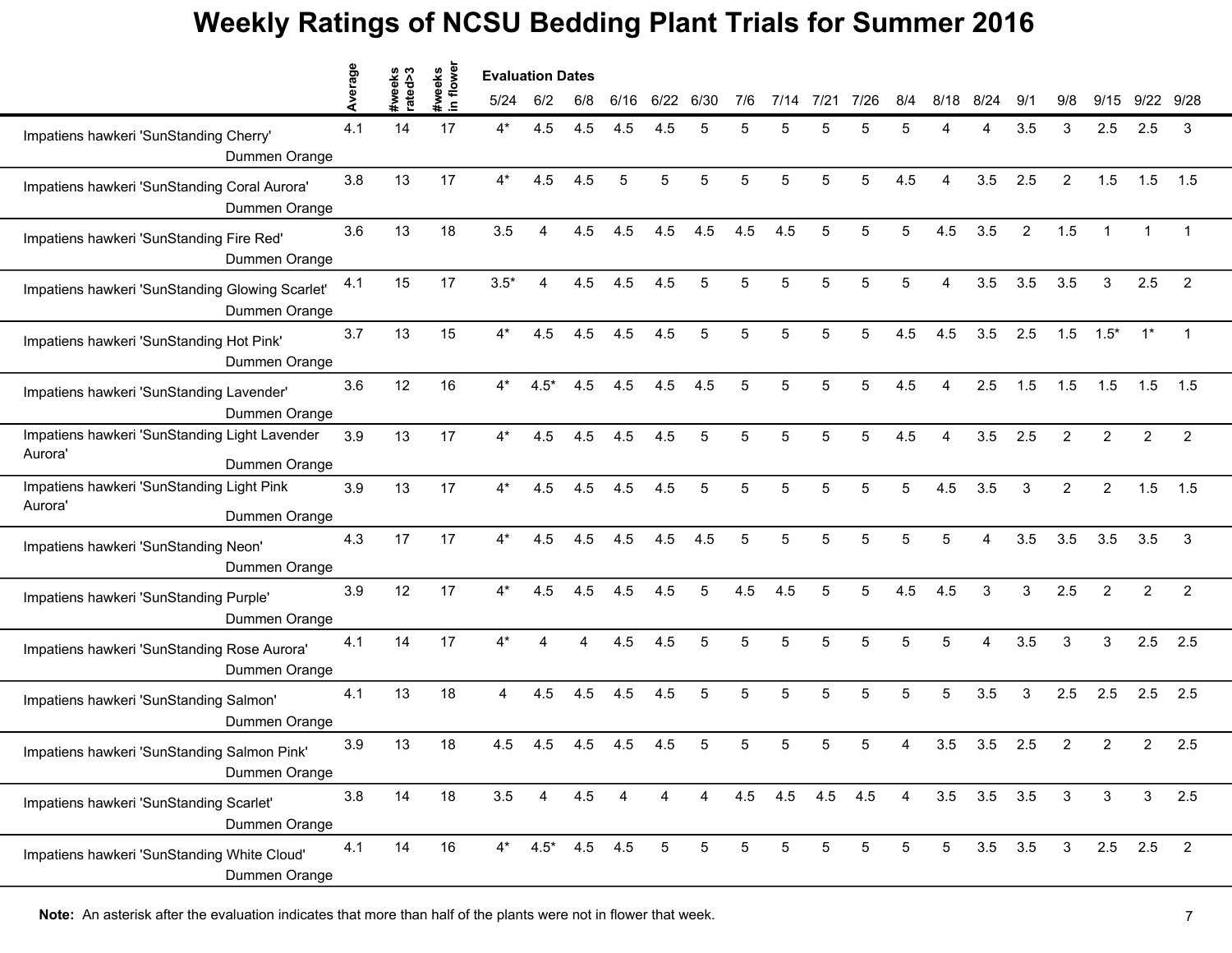|                                                                                           | werage | eeks<br>ed>3 | weeks<br>n flower | <b>Evaluation Dates</b> |                |        |                        |                               |        |        |       |             |       |          |                        |                        |                |                |                     |                 |                 |
|-------------------------------------------------------------------------------------------|--------|--------------|-------------------|-------------------------|----------------|--------|------------------------|-------------------------------|--------|--------|-------|-------------|-------|----------|------------------------|------------------------|----------------|----------------|---------------------|-----------------|-----------------|
|                                                                                           | ⋖      | ate          | $\mathbf{a}$      | 5/24                    | 6/2            | 6/8    | 6/16                   | 6/22                          | 6/30   | 7/6    | 7/14  | 7/21        | 7/26  | 8/4      | 8/18                   | 8/24                   | 9/1            | 9/8            | 9/15                | 9/22            | 9/28            |
| Impatiens hybrida 'Big Bounce Pink'                                                       | 4.1    | 18           | 18                | 3.5                     | 3.5            | 3.5    |                        |                               |        |        | 4.5   |             |       | 5        | 5                      | 4.5                    | 3.5            |                |                     | Δ               | 3.5             |
| Selecta                                                                                   |        |              |                   |                         |                |        |                        |                               |        |        |       |             |       |          |                        |                        |                |                |                     |                 |                 |
| Impatiens hybrida 'Bounce Bright Coral'<br>Selecta                                        | 3.5    | 12           | 18                | $\overline{A}$          | Δ              | Δ      | $\boldsymbol{\Lambda}$ | 4.5                           |        |        | 4     | 4.5         | 4.5   | $\Delta$ | $\boldsymbol{\Lambda}$ | 3                      | $\overline{2}$ | $\overline{2}$ | $\overline{2}$      | $\overline{2}$  | $\overline{c}$  |
| Impatiens hybrida 'Bounce Pink Flame'<br>All America Selections                           | 3.7    | 12           | 18                | 3                       | 3.5            | 3.5    |                        | 4                             |        | 4.5    | 4.5   | 4.5         | 4.5   | 4.5      | Δ                      | 3.5                    | 3              | 3              | 3                   | 3               | 2.5             |
| Impatiens hybrida 'Bounce Violet'<br>Selecta                                              | 4.2    | 14           | 18                | 4.5                     | 4.5            | 4.5    | 4.5                    | 4.5                           | 4.5    | 5      | 5     | 5           | 5     | 5        | 5                      | 4.5                    | 3.5            | 3              | 3                   | 2.5             | $\overline{2}$  |
| Impatiens hybrida 'Infinity Lavender Improved'<br><b>Proven Winners</b>                   | 2.3    | 10           | 8                 | $3.5*$                  | 3.5            | Δ      |                        |                               | 3.5    |        |       |             |       | $2^*$    | $1.5*$                 | $^{\circ}$             | $^{\circ}$     | n*             | $^{\circ}$          | ሰ*              | $0^*$           |
| Impatiens walleriana 'SunPatiens Spreading Shell<br>Pink'<br>All America Selections       | 4.0    | 13           | 17                | $3.5*$                  | $\overline{4}$ | Δ      | 4.5                    | 4.5                           | 4.5    | 5      | 5     | 5           | 5     | 5        | 4.5                    | $\boldsymbol{\Lambda}$ | 3              | 2.5            | 2.5                 | 2.5             | 2.5             |
| Ipomoea batatas 'Flora Mia Cameo'<br>Dummen Orange                                        | 4.8    | 18           | 4                 | $4^*$                   |                |        | $4.5*$                 | $5*$                          | $5*$   | $5*$   | $5*$  | 5*          | $5*$  | $5*$     | $5*$                   | $5*$                   | 5              | 5              | 5                   | 5               | $4.5*$          |
| Ipomoea batatas 'Flora Mia Nero'<br>Dummen Orange                                         | 4.4    | 17           | 9                 | $3.5*$                  | 3              | 3.5    | 4                      | 4                             | 4.5    | 4.5    | 5     | $5*$        | $5^*$ | $5*$     | 5                      | $5^*$                  | 4.5            | $4.5*$         | $4.5*$              |                 | $4.5^*$ $4.5^*$ |
| Ipomoea batatas 'Flora Mia Rosso'<br>Dummen Orange                                        | 4.4    | 18           | 2                 | $3.5*$                  | $3.5*$         | $3.5*$ | $4*$                   | 4*                            | $4.5*$ | $5*$   |       | $5*$        | $5*$  | $5*$     | 5*                     | $4.5*$                 | 4.5            | $4.5*$         | $4.5*$              |                 | $4.5^*$ $4.5^*$ |
| Ipomoea batatas 'Flora Mia Verdino'<br>Dummen Orange                                      | 4.5    | 18           | $\mathbf 1$       | $4^*$                   | $4*$           | $4^*$  | $4.5*$                 | $4.5*$                        | $4.5*$ | $4.5*$ | 5     | $5^{\star}$ | $5*$  | $5^*$    | $4.5*$                 | $4.5*$                 | $4.5*$         | $4.5*$         | $4.5*$              | $4.5*$          | $4^*$           |
| Ipomoea batatas 'Sweet Caroline Bewitched After 4.7<br>Midnight'<br><b>Proven Winners</b> |        | 18           | $\Omega$          | $4^*$                   |                | $4.5*$ | 5*                     | $5*$                          | $5*$   | $5*$   | $5*$  | $5*$        | $5*$  | 5*       | $5*$                   | $4.5*$                 | $4.5*$         | $4.5*$         | $4.5*$              | $4.5^*$ $4.5^*$ |                 |
| Ipomoea batatas 'Sweet Caroline Bewitched<br>Green with Envy'<br><b>Proven Winners</b>    | 4.6    | 18           | $\Omega$          | $4^*$                   |                |        | 4*                     | $4.5*$                        | $4.5*$ | $5*$   | $5*$  | $5^*$       | $5^*$ | $5*$     | $5*$                   | $5*$                   | $4.5*$         | $4.5*$         | $4.5*$              | $4.5*$          | $4^*$           |
| Ipomoea batatas 'Sweet Caroline Light Green'<br>Proven Winners                            | 4.5    | 18           | 0                 | 4*                      |                | $4.5*$ | $4.5*$                 | $4.5*$                        | $4.5*$ | 5*     |       | 5*          | 5'    | 5*       | 5'                     | $4.5*$                 | $4.5*$         |                |                     |                 | $4^*$           |
| Ipomoea batatas 'Sweet Caroline Raven'<br><b>Proven Winners</b>                           | 4.6    | 18           | 5                 | $4^*$                   | $4^*$          |        |                        | $4^*$ $4.5^*$ $4.5^*$ $4.5^*$ |        | $5^*$  | $5^*$ | $5^*$       | $5^*$ | $5^*$    | $5^*$                  | $4.5^*$ 4.5            |                | 5              | 5                   |                 | $4.5$ $4.5$     |
| Ipomoea batatas 'Sweet Caroline Sweetheart Jet 4.6<br>Black'<br><b>Proven Winners</b>     |        | 18           | 4                 | 4*                      |                |        |                        | $4^*$ $4.5^*$ $4.5^*$         | $5^*$  | $5^*$  | $5*$  | $5^*$       | $5^*$ | $5^*$    | $5^*$                  |                        |                |                | $4.5^*$ 4.5 4.5 4.5 |                 | $4.5$ $4.5^*$   |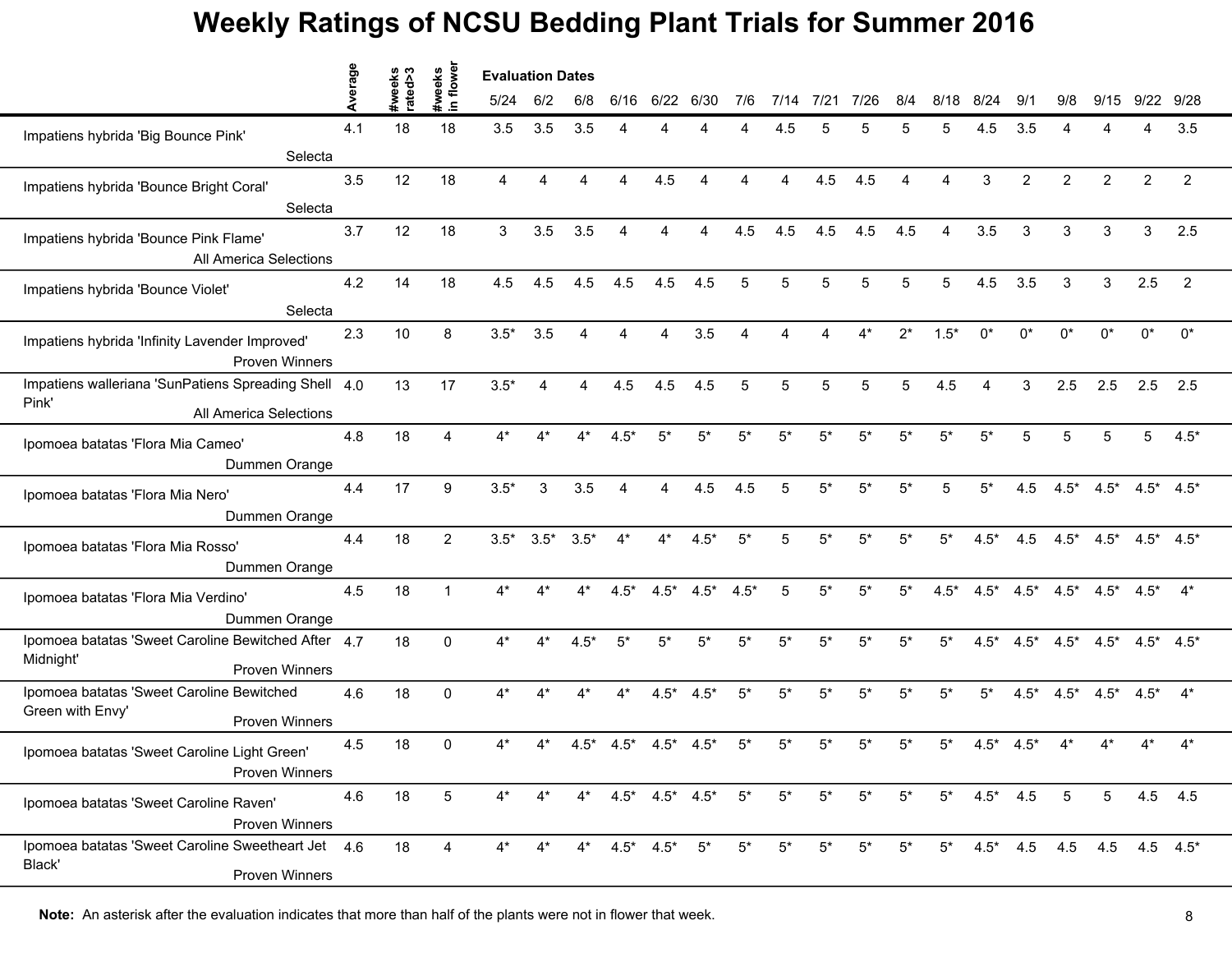|                                               | erage | s<br>s<br>sxeks | flower<br>#weeks | <b>Evaluation Dates</b> |                |                |                        |       |       |                |                |        |                         |                |       |         |                |                |                |                         |                |  |
|-----------------------------------------------|-------|-----------------|------------------|-------------------------|----------------|----------------|------------------------|-------|-------|----------------|----------------|--------|-------------------------|----------------|-------|---------|----------------|----------------|----------------|-------------------------|----------------|--|
|                                               |       | ate             | $\mathbf{a}$     | 5/24                    | 6/2            | 6/8            | 6/16                   | 6/22  | 6/30  | 7/6            | 7/14           | 7/21   | 7/26                    | 8/4            | 8/18  | 8/24    | 9/1            | 9/8            | 9/15           | 9/22 9/28               |                |  |
| Ipomoea batatas 'Sweet Caroline Sweetheart    | 4.6   | 18              | $\Omega$         | $4^*$                   |                |                |                        | 4.5*  | 5*    | 5*             | 5*             | 5*     | 5,                      | 5*             | 5'    | $4.5*$  | $4.5*$         | $4.5*$         | $4.5*$         | $4.5*$                  | $4.5*$         |  |
| Lime'<br><b>Proven Winners</b>                |       |                 |                  |                         |                |                |                        |       |       |                |                |        |                         |                |       |         |                |                |                |                         |                |  |
| Lamium maculatum 'Dark Purple'                | 1.5   | $\overline{7}$  | $\overline{7}$   | 3.5                     | 3.5            | 3.5            | 3.5                    | 3.5   | 3.5   | 3.5            | $1.5*$         | $0.5*$ | $0^*$                   | $0^*$          | 0*    | 0*      | $0^*$          | $0^*$          | 0*             | $0^*$                   | $0^*$          |  |
| <b>Proven Winners</b>                         |       |                 |                  |                         |                |                |                        |       |       |                |                |        |                         |                |       |         |                |                |                |                         |                |  |
| Lamium maculatum 'Pink Chablis'               | 1.7   | $\overline{7}$  | 8                | 3.5                     | 3.5            | 4              |                        | Δ     |       | 4              | 2.5            | $1.5*$ | $0^*$                   | $0^*$          | $0^*$ | 0*      | $0^*$          | $0^*$          | $0^*$          | $0^*$                   | $0^*$          |  |
| <b>Proven Winners</b>                         |       |                 |                  |                         |                |                |                        |       |       |                |                |        |                         |                |       |         |                |                |                |                         |                |  |
| Lantana camara 'Evita Citrus'                 | 4.0   | 18              | 18               | 3.5                     | 3.5            | 3.5            | 3.5                    | 3.5   | 3.5   | 3.5            | 4              | 4.5    | 5                       | 5              | 4.5   | 4.5     | 4.5            |                |                |                         | 4              |  |
| Dummen Orange                                 |       |                 |                  |                         |                |                |                        |       |       |                |                |        |                         |                |       |         |                |                |                |                         |                |  |
| Lantana camara 'Evita Compact Yellow'         | 3.9   | 14              | 18               | 3.5                     | 3              | 3              | 3                      | 3     | 3.5   | 3.5            |                |        |                         |                | 4.5   | 4.5     | 4.5            | 4.5            | 4.5            | 4.5                     | 4.5            |  |
| Dummen Orange                                 |       |                 |                  |                         |                |                |                        |       |       |                |                |        |                         |                |       |         |                |                |                |                         |                |  |
| Lantana camara 'Evita Red 2015'               | 4.2   | 18              | 17               | 3.5                     | 3.5            | $3.5*$         | 3.5                    | 3.5   | 3.5   | $\overline{4}$ | $\overline{4}$ | 4.5    | 5                       | 5              | 5     | 4.5     | 4.5            | 4.5            | 4.5            | 4.5                     | 4              |  |
| Dummen Orange                                 |       |                 |                  |                         |                |                |                        |       |       |                |                |        |                         |                |       |         |                |                |                |                         |                |  |
| Lantana camara 'Lucky Red'                    | 4.5   | 18              | 18               | 3.5                     | 3.5            | 4              | $\boldsymbol{\Lambda}$ | 4.5   | 5     | 5              | 5              | 5      | 5                       | 5              | 4.5   | 4.5     | 4.5            | 4.5            | 4.5            | 4.5                     | 4.5            |  |
| <b>Ball FloraPlant</b>                        |       |                 |                  |                         |                |                |                        |       |       |                |                |        |                         |                |       |         |                |                |                |                         |                |  |
| Lavandula angustifolia 'Lavance Deep Purple'  | 3.3   | 11              | 17               | $3.5*$                  | 3.5            | 3.5            | 4                      | 4     |       |                |                |        |                         | Δ              | 3     | 3       | $\overline{c}$ | 2              | $\overline{c}$ | 2                       | $\overline{2}$ |  |
| PanAmerican Seed/Kieft Seed                   |       |                 |                  |                         |                |                |                        |       |       |                |                |        |                         |                |       |         |                |                |                |                         |                |  |
| Lobularia hybrid 'Yolo Top White'             | 2.4   | $\overline{7}$  | 18               | 3.5                     | 3.5            | 3.5            | 3.5                    | 4     | 4.5   | 3.5            | 2              |        | $\overline{\mathbf{1}}$ | $\overline{1}$ | 1     |         |                | $\overline{2}$ | 2.5            | 2.5                     | 2.5            |  |
| Dummen Orange                                 |       |                 |                  |                         |                |                |                        |       |       |                |                |        |                         |                |       |         |                |                |                |                         |                |  |
| Lycopersicon esculentum 'Rocola Salmon'       |       |                 |                  |                         |                |                |                        |       |       |                |                |        |                         |                |       |         |                |                |                |                         |                |  |
| Comense Ltd                                   |       |                 |                  |                         |                |                |                        |       |       |                |                |        |                         |                |       |         |                |                |                |                         |                |  |
| Lycopersicon esculentum 'Rocola Stripe'       |       |                 |                  |                         |                |                |                        |       |       |                |                |        |                         |                |       |         |                |                |                |                         |                |  |
| Comense Ltd                                   |       |                 |                  |                         |                |                |                        |       |       |                |                |        |                         |                |       |         |                |                |                |                         |                |  |
| Nepeta 'Angels Wings'                         | 4.1   | 17              | 18               | 3                       | 3.5            | 3.5            | 4                      | 4     | 4     | 4.5            | 4.5            | 4.5    | 4.5                     | 4.5            | 4.5   | 4.5     | Δ              | Δ              |                |                         | 4              |  |
| <b>Ball Ingenuity</b>                         |       |                 |                  |                         |                |                |                        |       |       |                |                |        |                         |                |       |         |                |                |                |                         |                |  |
| Osteospermum ecklonis 'Akila Daisy White'     | 1.7   | 2               | 7                | $4^*$                   | $3.5*$         | 3              | 3                      | 3     | 3     | 2.5            | 2              |        |                         |                |       |         | $1^*$          | $0.5*$         | $0^*$          | 0*                      | $0^*$          |  |
| All America Selections                        |       |                 |                  |                         |                |                |                        |       |       |                |                |        |                         |                |       |         |                |                |                |                         |                |  |
| Osteospermum ecklonis 'Bright Lights™ Yellow' | 0.4   | $\mathbf{1}$    | $\overline{1}$   |                         |                | $4^*$ 2.5 1*   | $0^*$                  | $0^*$ | $0^*$ | $0^*$          | $0^*$          | $0^*$  | $0^*$                   | $0^*$          | $0^*$ | $0^*$   | $0^*$          | $0^*$          | $0^*$          | $0^*$                   | $0^*$          |  |
| <b>Proven Winners</b>                         |       |                 |                  |                         |                |                |                        |       |       |                |                |        |                         |                |       |         |                |                |                |                         |                |  |
| Pelargonium ×hortorum 'Big Ezee Fuchsia Blue' | 4.0   | 13              | 14               | $3.5*$                  | $\overline{4}$ | $\overline{4}$ | 4.5 4.5                |       | 5     | 5              | 5              | 5      | 5                       | 5              | 4     | $3.5\,$ | 3              | 3              |                | $2.5^*$ $2.5^*$ $2.5^*$ |                |  |
| Dummen Orange                                 |       |                 |                  |                         |                |                |                        |       |       |                |                |        |                         |                |       |         |                |                |                |                         |                |  |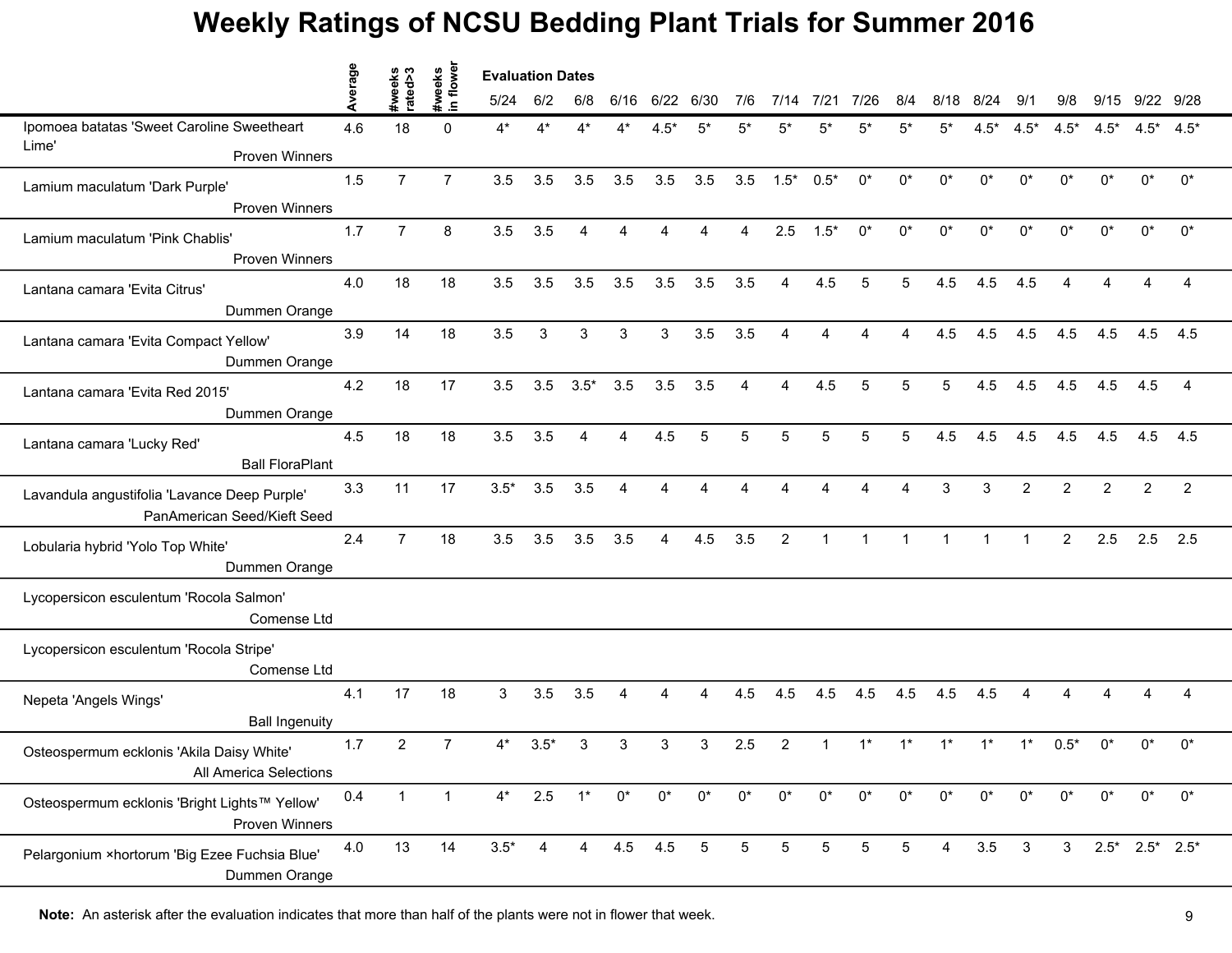|                                                                                         | erage | weeks<br>ę     | flower             | <b>Evaluation Dates</b> |        |        |                          |      |                        |     |     |         |                |                |                |                |                |        |        |                                 |                |
|-----------------------------------------------------------------------------------------|-------|----------------|--------------------|-------------------------|--------|--------|--------------------------|------|------------------------|-----|-----|---------|----------------|----------------|----------------|----------------|----------------|--------|--------|---------------------------------|----------------|
|                                                                                         |       | rate           | #weeks<br>$\equiv$ | 5/24                    | 6/2    | 6/8    | 6/16                     | 6/22 | 6/30                   | 7/6 |     | $7/2^7$ | 7/26           | 8/4            | 8              | 8/24           | 9/1            | 9/8    | 9/15   | 9/22                            | 9/28           |
| Pelargonium ×hortorum 'Big Ezee Neon'<br>Dummen Orange                                  | 3.7   | 12             | 14                 | 3.5                     | 3.5    | 3.5    | 4.5                      | 4.5  | 4.5                    | 5   |     |         | 4.5            | 4.5            |                | З              | 3*             | $2.5*$ | $2^*$  | $2^*$                           | 1.5            |
| Pelargonium ×hortorum 'Big Ezee Pink'<br>Dummen Orange                                  | 3.5   | 11             | 13                 | $3.5*$                  | 3.5    | 3.5    | 4.5                      | 4.5  | 5                      | 5   | 5   | 5       | 5              | 4.5            | 3              | 2.5            | 2.5            | $2^*$  | $1.5*$ | $1.5^*$ $1.5^*$                 |                |
| Pelargonium ×hortorum 'Big Ezee Red'<br>Dummen Orange                                   | 3.0   | 10             | 14                 | $3.5*$                  | 3.5    | 4      | 4.5                      | 4.5  |                        |     |     |         |                | 2.5            | 2              | $\overline{2}$ | 2              | 1.5    | $1.5*$ | $1.5^*$ $1.5^*$                 |                |
| Pelargonium × hortorum 'Brocade Cherry Night'<br>Dummen Orange & All America Selections | 1.9   | $\overline{7}$ | 10                 | 3.5                     | 3.5    | 3.5    | $\boldsymbol{\varDelta}$ | Δ    |                        |     | 2.5 | 2       | 1.5            | $1^*$          | $0^*$          | $0^*$          | $0^*$          | 0*     | $0^*$  | 0*                              | $0^*$          |
| Pelargonium ×hortorum 'Brocade Fire 100'<br>Dummen Orange & All America Selections      | 2.2   | 8              | 10                 | 3.5                     | 3.5    | 3.5    |                          | Δ    |                        |     | 3.5 | 3       | $\overline{2}$ | $1.5*$         | $0.5*$         | $0.5*$         | $0.5*$         | $0.5*$ | $0.5*$ | $0.5^*$ 0.5*                    |                |
| Pelargonium ×hortorum 'Brocade Salmon Night'<br>Dummen Orange                           | 2.4   | 10             | 11                 | 3.5                     | 3.5    | 3.5    | 4.5                      | 4.5  | 4.5                    | 4.5 | Δ   |         | 3.5            | $\overline{2}$ | $0.5*$         | $0.5*$         | $0^*$          | $0^*$  | $0^*$  | 0*                              | $0^*$          |
| Pelargonium × hortorum 'Pinto Premium White to<br>Rose'<br>All America Selections       | 2.9   | 12             | 9                  | $3.5*$                  | $3.5*$ | $3.5*$ | $3.5*$                   | 3.5  | $\boldsymbol{\Lambda}$ | Δ   | 3.5 |         |                |                | 3.5            | 2.5            | $2^*$          | $1.5*$ |        |                                 | $0.5*$         |
| Pelargonium ×hortorum 'Savannah Bright Eyes'<br>Dummen Orange                           | 4.3   | 18             | 18                 | 3.5                     | 3.5    | 3.5    | 4.5                      | 4.5  | 5                      | 5   | 5   | 5       | 5              | 5              | 4.5            | 4.5            | Δ              | 3.5    | 3.5    | 3.5                             | 3.5            |
| Pelargonium × hortorum 'Savannah Oh So<br>Orange'<br>Dummen Orange                      | 3.6   | 12             | 15                 | $3.5*$                  | 3.5    | 3.5    |                          | Δ    | 4.5                    | 5   |     | 4.5     | 4.5            | 4.5            |                |                | 3              | 2.5    | $2^*$  | $2^*$                           | $\overline{2}$ |
| Pelargonium ×hortorum 'Savannah Pink Splash<br>Mega'<br>Dummen Orange                   | 3.4   | 11             | 14                 | $3.5*$                  | 3.5    | 3.5    | $\boldsymbol{\varDelta}$ | Δ    | Δ                      | 4.5 | 4.5 | 4.5     | 4.5            | Δ              | 3              | 3              | 2.5            | 2.5    | $2^*$  | $2^*$                           | $2^*$          |
| Pelargonium ×hortorum 'Savannah Punch'<br>Dummen Orange                                 | 2.9   | 10             | 11                 | $3.5*$                  | 3.5    | 3.5    | 4.5                      | 4.5  | 4.5                    | 4.5 |     |         | 4              | $2.5*$         | $\overline{2}$ | 1.5            | $1.5*$         | $1.5*$ | $1*$   | $1*$                            | $1^*$          |
| Pelargonium ×hortorum 'Savannah Really Red'<br>Dummen Orange                            | 1.9   | $\overline{7}$ | 9                  | $3.5*$                  | 3.5    | 3.5    | 3.5                      | 3.5  | 3.5                    | 3.5 | 3   | 2.5     | 1.5            | $1.5*$         | $0.5*$         | $0^*$          | $0^*$          | $0^*$  | 0*     | 0*                              | $0^*$          |
| Pelargonium ×hortorum 'Savannah White'<br>Dummen Orange                                 | 2.7   | 10             | 14                 | $3.5*$                  | 3.5    | 3.5    | 3.5                      | 3.5  | 3.5                    | 3.5 | 3.5 | 3.5     | 3.5            | 3              | 2.5            | $\overline{2}$ | 1.5            | 1.5    |        |                                 | $0.5*$         |
| Pelargonium interspecific 'Cumbanita 2.0 Red 91'<br>Dummen Orange                       | 2.9   | 10             | 13                 | $3.5\quad 3.5$          |        | 3.5    | 4                        | 4    | 4                      | 4   |     | 4       |                | $3.5$ $2.5^*$  | $\overline{2}$ | $\overline{2}$ | $\overline{2}$ |        |        | $1.5^*$ $1.5^*$ $1.5^*$ $1.5^*$ |                |
| Pelargonium interspecific 'Cumbanita Lilac'<br>Dummen Orange                            | 3.2   | 11             | 18                 |                         |        |        | 3.5 3.5 3.5 3.5 3.5 3.5  |      |                        | 4   |     | 4       | $\overline{4}$ | 3.5            | 3              | 3 <sup>7</sup> | $2.5$ 2.5      |        | 2      | $\overline{2}$                  | 2              |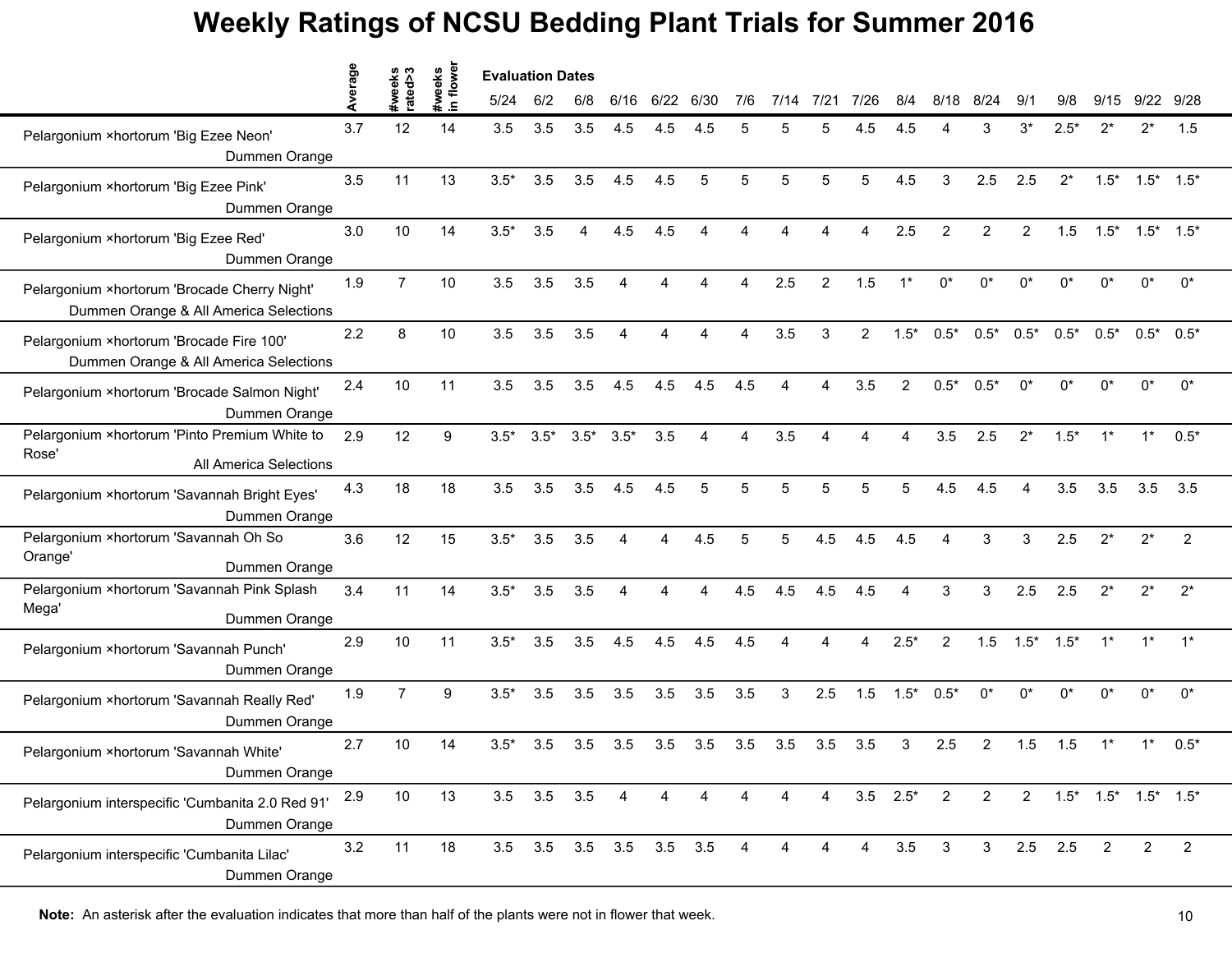|                                                                       | erage | weeks<br>ated>3 | flower<br>weeks | <b>Evaluation Dates</b> |                 |        |                |                |                        |     |                |       |                |       |            |            |                        |            |       |       |       |  |
|-----------------------------------------------------------------------|-------|-----------------|-----------------|-------------------------|-----------------|--------|----------------|----------------|------------------------|-----|----------------|-------|----------------|-------|------------|------------|------------------------|------------|-------|-------|-------|--|
|                                                                       |       |                 | $\mathbf{S}$    | 5/24                    | 6/2             | 6/8    | 6/16           | 6/22 6/30      |                        | 7/6 | 7/14           | 7/21  | 7/26           | 8/4   | 8/18       | 8/24       | 9/1                    | 9/8        | 9/15  | 9/22  | 9/28  |  |
| Pelargonium interspecific 'Cumbanita Rose                             | 4.5   | 18              | 14              | $3.5*$                  | 4               | Δ      | 4.5            | 4.5            | 5                      | 5   |                |       |                |       |            | 4.5        | 4.5                    | 4.5        |       |       | ⊿*    |  |
| Splash'<br>Dummen Orange                                              |       |                 |                 |                         |                 |        |                |                |                        |     |                |       |                |       |            |            |                        |            |       |       |       |  |
| Pentas lanceolata '16OS10'                                            | 4.2   | 18              | 17              | $3.5*$                  | 3.5             | 3.5    | $\overline{4}$ | 4              | 4.5                    | 4.5 | 4.5            | 4.5   | 5              | 4.5   | 4.5        | 4.5        | $\boldsymbol{\Lambda}$ |            |       |       |       |  |
| All America Selections                                                |       |                 |                 |                         |                 |        |                |                |                        |     |                |       |                |       |            |            |                        |            |       |       |       |  |
| Pentas lanceolata 'Graffiti® Pink'                                    | 4.2   | 18              | 16              | $3.5*$                  | 3.5             | 3.5    | 4              | $4^*$          | 4.5                    | 4.5 | 4.5            | 5     | 5              | 4.5   | 5          | 4.5        |                        |            |       |       |       |  |
| <b>All America Selections</b>                                         |       |                 |                 |                         |                 |        |                |                |                        |     |                |       |                |       |            |            |                        |            |       |       |       |  |
| Pentas lanceolata 'Graffiti® White'                                   | 2.6   | 6               | 15              | $3.5*$                  | $3.5*$          | 3      | 3              | 3              | 3.5                    | 3.5 | 3.5            | 3.5   | 3              | 2.5   | 2          | $2^*$      | 1.5                    | 1.5        | 1.5   | 1.5   | 1.5   |  |
| <b>All America Selections</b>                                         |       |                 |                 |                         |                 |        |                |                |                        |     |                |       |                |       |            |            |                        |            |       |       |       |  |
| Perovskia atriplicifolia 'Blue Steel'                                 | 4.1   | 18              | 11              | $3.5*$                  | $3.5*$          | $3.5*$ |                |                |                        |     |                | 4.5   | 4.5            | 4.5   | 4.5        | 4.5        | 4.5                    | 4.5        |       |       |       |  |
| PanAmerican Seed/Kieft Seed                                           |       |                 |                 |                         |                 |        |                |                |                        |     |                |       |                |       |            |            |                        |            |       |       |       |  |
| Petunia × atkinsiana 'Trilogy Purple'                                 | 1.0   | $\mathbf{3}$    | $\overline{7}$  | 3.5                     | 3.5             | 3.5    | 2              | $\overline{2}$ | $\overline{2}$         | 1   | $0^*$          | $0^*$ | $0^*$          | $0^*$ | $0^*$      | $0^*$      | $0^*$                  | $0^*$      | $0^*$ | $0^*$ | $0^*$ |  |
| All America Selections                                                |       |                 |                 |                         |                 |        |                |                |                        |     |                |       |                |       |            |            |                        |            |       |       |       |  |
| Petunia × atkinsiana 'Trilogy Red'                                    | 1.4   | $\overline{2}$  | 9               | 3                       | 3               | 3      | 3.5            | 3              | 3                      | 3.5 | 2.5            | 1.5   | $0^*$          | $0^*$ | $0^*$      | $0^*$      | $0^*$                  | $^{\circ}$ | 0*    | 0*    | $0^*$ |  |
| <b>All America Selections</b>                                         |       |                 |                 |                         |                 |        |                |                |                        |     |                |       |                |       |            |            |                        |            |       |       |       |  |
| Petunia × hybrida '16OS11 Grape'                                      | 1.1   | 3               | $\overline{7}$  | 3.5                     | $\sqrt{3}$      | 3      | 3.5            | 3.5            | 2.5                    | 1.5 | $0^*$          | $0^*$ | $0^*$          | $0^*$ | $0^*$      | $0^*$      | $0^*$                  | 0*         | 0*    | $0^*$ | $0^*$ |  |
| <b>All America Selections</b>                                         |       |                 |                 |                         |                 |        |                |                |                        |     |                |       |                |       |            |            |                        |            |       |       |       |  |
| Petunia × hybrida '16OS12 Indigo Blue'                                | 0.9   | 3               | 5               | Δ                       |                 |        | 3              |                |                        | n*  | n*             | n*    | n*             | n*    |            | $^{\circ}$ | n*                     | n*         |       | n*    | $0^*$ |  |
| <b>All America Selections</b>                                         |       |                 |                 |                         |                 |        |                |                |                        |     |                |       |                |       |            |            |                        |            |       |       |       |  |
| Petunia × hybrida 'ColorRush Blue'                                    | 1.6   | $\overline{7}$  | $\overline{7}$  | $\overline{4}$          | 4.5             | 4.5    | 4.5            | 4.5            | $\overline{4}$         | 3.5 | $0^*$          | $0^*$ | $0^*$          | $0^*$ | $0^*$      | $0^*$      | $0^*$                  | $0^*$      | $0^*$ | $0^*$ | $0^*$ |  |
| <b>Ball FloraPlant</b>                                                |       |                 |                 |                         |                 |        |                |                |                        |     |                |       |                |       |            |            |                        |            |       |       |       |  |
| Petunia × hybrida 'ColorRush Pink'                                    | 1.9   | $\overline{7}$  | 10              | $\overline{A}$          | 4               | 4      | $\Delta$       | 4              |                        | 4   | 2.5            | 2.5   | $\overline{2}$ | $0^*$ | $^{\circ}$ | $0^*$      | n*                     | n*         | n*    | በ*    | $0^*$ |  |
| <b>Ball FloraPlant</b>                                                |       |                 |                 |                         |                 |        |                |                |                        |     |                |       |                |       |            |            |                        |            |       |       |       |  |
| Petunia × hybrida 'ColorRush Pink Star-<br>** REMOVE FROM DATA SET**' |       |                 |                 |                         |                 |        |                |                |                        |     |                |       |                |       |            |            |                        |            |       |       |       |  |
| <b>Ball FloraPlant</b>                                                |       |                 |                 |                         |                 |        |                |                |                        |     |                |       |                |       |            |            |                        |            |       |       |       |  |
| Petunia × hybrida 'Easy Wave® Violet'                                 | 1.1   | $\overline{c}$  | 7               | 3.5                     | 3.5             | 3      | 3              | 3              | $\overline{2}$         | 1.5 |                | n*    |                |       |            |            |                        |            |       |       | $0^*$ |  |
| All America Selections                                                |       |                 |                 |                         |                 |        |                |                |                        |     |                |       |                |       |            |            |                        |            |       |       |       |  |
| Petunia × hybrida 'Plush Deep Purple'                                 | 1.0   | $\mathbf{3}$    | $\overline{7}$  |                         | 3.5 3.5 3.5 2.5 |        |                | $\overline{2}$ | $\overline{2}$         | 1.5 | $0^*$          | $0^*$ | $0^*$          | $0^*$ | $0^*$      | $0^*$      | $0^*$                  | $0^*$      | 0*    | 0*    | $0^*$ |  |
| All America Selections                                                |       |                 |                 |                         |                 |        |                |                |                        |     |                |       |                |       |            |            |                        |            |       |       |       |  |
| Petunia × hybrida 'Supertunia Daybreak Charm'                         | 1.8   | $\overline{7}$  | 9               | 3.5                     | 4               | 4      | 4.5            | 4.5            | $\boldsymbol{\Lambda}$ | 4   | $\overline{2}$ | 1.5   | $0^*$          | $0^*$ | $^{\circ}$ | $0^*$      | $0^*$                  | n*         | n*    | $0^*$ | $0^*$ |  |
| <b>Proven Winners</b>                                                 |       |                 |                 |                         |                 |        |                |                |                        |     |                |       |                |       |            |            |                        |            |       |       |       |  |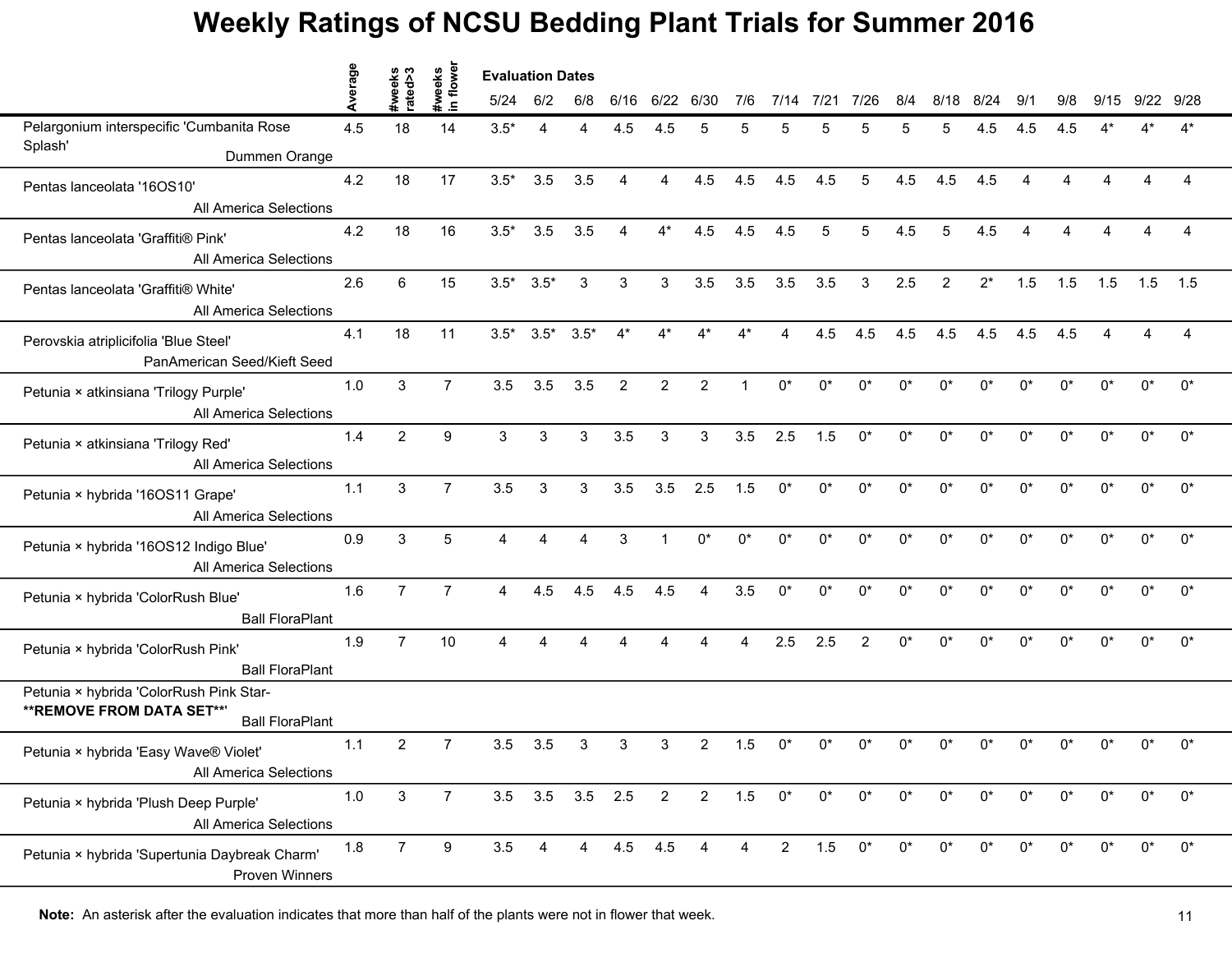|                                                                           | erage | weeks<br>ated>3 | flower             | <b>Evaluation Dates</b> |     |                |                |          |             |                |                |                |       |       |                                             |           |       |       |                        |       |                |
|---------------------------------------------------------------------------|-------|-----------------|--------------------|-------------------------|-----|----------------|----------------|----------|-------------|----------------|----------------|----------------|-------|-------|---------------------------------------------|-----------|-------|-------|------------------------|-------|----------------|
|                                                                           |       | ត្ថ             | #weeks<br>$\equiv$ | 5/24                    | 6/2 | 6/8            | 6/16           | 6/22     | 6/30        | 7/6            | 7/14           | 7/21           | 7/26  | 8/4   | 8/18                                        | 8/<br>/24 | 9/1   | 9/8   | 9/15                   | 9/22  | 9/28           |
| Petunia × hybrida 'Supertunia Picasso in Purple'<br><b>Proven Winners</b> | 1.1   | $\Omega$        | 10                 | 3                       | 2.5 | 2.5            | 2              | 2        | 2           | 2              | 1.5            | 1.5            | 1.5   | ሰ*    | n                                           | n*        | n*    | n*    | n*                     |       | $0^*$          |
| Petunia × hybrida 'Supertunia Pretty Much                                 | 1.2   | $\Omega$        | 9                  | 2.5                     | 2.5 | $\overline{2}$ | $\overline{2}$ | 2.5      | 2.5         | 2.5            | $\overline{2}$ | 1.5            | $1^*$ | $0^*$ | $0^*$                                       | $0^*$     | $0^*$ | $0^*$ | 0*                     | 0*    | $0^*$          |
| Picasso'<br><b>Proven Winners</b>                                         |       |                 |                    |                         |     |                |                |          |             |                |                |                |       |       |                                             |           |       |       |                        |       |                |
| Petunia × hybrida 'Supertunia Really Red'<br><b>Proven Winners</b>        | 1.3   | 4               | 8                  | 3.5                     | 3.5 | 3.5            | 3.5            | 3        | 2.5         | $\overline{2}$ | $0.5*$         | 0.5            | $0^*$ | 0*    | $0^*$                                       | 0*        | 0*    | n*    | 0*                     | 0*    | 0*             |
| Petunia × hybrida 'Supertunia Vista Bubblegum'<br><b>Proven Winners</b>   | 1.6   | 6               | 9                  | 3.5                     | 3.5 | 4              | 4.5            | $\Delta$ | 3.5         | 3              |                |                | $0^*$ | $0^*$ | $0^*$                                       | $0^*$     | $0^*$ | $0^*$ | $0^*$                  | $0^*$ | $0^*$          |
| Petunia × hybrida 'Supertunia Vista Fuchsia                               | 1.7   | $\overline{7}$  | 9                  | 4                       |     |                |                |          | 3.5         | 3.5            | 1.5            | 1.5            | $0^*$ | 0*    | n*                                          | n*        | 0*    | U¥    | n*                     | n*    | $0^*$          |
| Improved'<br><b>Proven Winners</b>                                        |       |                 |                    |                         |     |                |                |          |             |                |                |                |       |       |                                             |           |       |       |                        |       |                |
| Petunia × hybrida 'Supertunia Vista Siiverberry'<br><b>Proven Winners</b> | 1.6   | $\overline{7}$  | 9                  | $\overline{4}$          | 4   | Δ              |                |          | Δ           | 3.5            | 0.5            | 0.5            | $0^*$ | $0^*$ | $0^*$                                       | $0^*$     | $0^*$ | $0^*$ | $0^*$                  | $0^*$ | $0^*$          |
| Petunia × hybrida 'Tidal Wave Red Velour'<br>All America Selections       | 1.8   | $\overline{7}$  | 9                  | 3.5                     | 3.5 | 4              | 4.5            | 4.5      | 4.5         | 4.5            | 1.5            | 1.5            | $0^*$ | 0*    | $0^*$                                       | 0*        | $0^*$ | 0*    | $0^*$                  | $0^*$ | 0*             |
| Petunia × hybrida 'Wave Blue'<br>All America Selections                   | 0.9   | 3               | 5                  | 3.5                     | 4   | 4.5            | 2.5            |          | $0^*$       | $0^*$          | $0^*$          | $0^*$          | $0^*$ | $0^*$ | $0^*$                                       | 0*        | $0^*$ | 0*    | $0^*$                  | $0^*$ | $0^*$          |
| Petunia ×hybrida 'African Sunset'<br><b>All America Selections</b>        | 1.6   | 6               | 10                 | 3                       | 3.5 | 3.5            | 3.5            | 3.5      | 3.5         | 3.5            | 2              | $\overline{2}$ | 1.5   | 0*    | η*                                          | n*        | n*    | n*    | n*                     | U¥    | $0^*$          |
| Portulaca hybrid 'Cupcake Carrot'<br>Dummen Orange                        | 4.1   | 18              | 18                 | 3.5                     | 4   | Δ              | 4.5            | 4.5      | 4.5         | 4.5            | 4.5            | 4.5            | 4.5   | Δ     | Δ                                           |           |       |       | $\boldsymbol{\Lambda}$ | 4     | 3.5            |
| Portulaca hybrid 'Cupcake Grape Jelly'<br>Dummen Orange                   | 3.5   | 12              | 18                 | 3.5                     | 3.5 | Δ              |                | Δ        |             | 4.5            | 4.5            | 4.5            | 4     | 3.5   | 3.5                                         | 3         | 3     | 2.5   | 2.5                    | 2     | $\overline{c}$ |
| Portulaca hybrid 'Cupcake Peachy'<br>Dummen Orange                        | 4.2   | 18              | 18                 | 3.5                     | Δ   | Δ              | 4.5            | 4.5      | 4.5         | 4.5            | 4.5            | 4.5            | 4.5   |       | 4.5                                         |           |       |       |                        |       | 3.5            |
| Portulaca hybrid 'Cupcake Yellow Chrome'<br>Dummen Orange                 | 4.6   | 18              | 18                 | 3.5                     |     | 4.5            | 4.5            | 5        |             |                |                |                |       | 4.5   |                                             | 4.5       | 4.5   | 4.5   | 4.5                    | 4.5   | 4              |
| Salvia coccinea 'Summer Jewel Lavender'<br>All America Selections         | 4.3   | 18              | 15                 | 3.5                     | 4   | 4              | 4              |          | 4.5 4.5 4.5 |                |                |                |       |       | 4.5 4.5 $4.5^*$ 4.5 $4.5^*$ 4.5 4.5 4.5 4.5 |           |       |       | 4                      | 4     | 4              |
| Salvia coccinea 'Summer Jewel Pink'<br>All America Selections             | 4.2   | 17              | 18                 | $\mathbf{3}$            | 3.5 | 3.5            | 4              | 4        | 4.5         | 5              |                |                |       |       | 4.5 4.5 4.5 4.5 4.5 4.5 4.5                 |           |       | 4.5   |                        | 4     | 4              |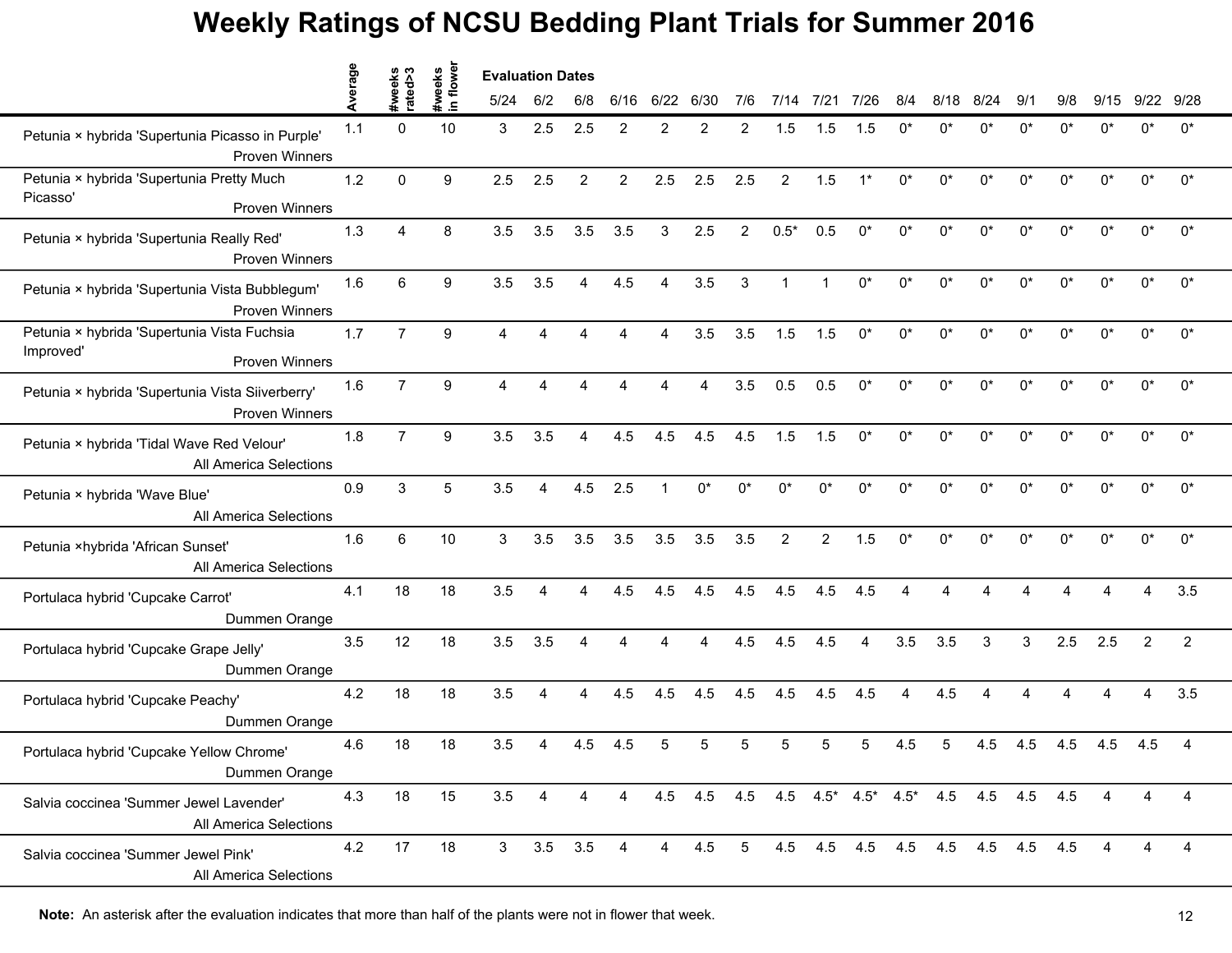|                                                                                       | erage | ო<br>eks<br>a>9 | flower<br>#weeks | <b>Evaluation Dates</b> |                         |                 |                                 |                 |       |               |                 |       |                 |                 |                 |                        |             |                |       |                |              |
|---------------------------------------------------------------------------------------|-------|-----------------|------------------|-------------------------|-------------------------|-----------------|---------------------------------|-----------------|-------|---------------|-----------------|-------|-----------------|-----------------|-----------------|------------------------|-------------|----------------|-------|----------------|--------------|
|                                                                                       |       | ate             | $\equiv$         | 5/24                    | 6/2                     | 6/8             | 6/16                            | 6/22            | 6/30  | 7/6           | 7/14            | 7/21  | 7/26            | 8/4             | 8/18            | 8/24                   | 9/1         | 9/8            | 9/15  | 9/22           | 9/28         |
| Salvia coccinea 'Summer Jewel White'<br>All America Selections                        | 4.4   | 18              | 18               | 3.5                     | Δ                       |                 | 4.5                             | 4.5             | 4.5   | 4.5           |                 |       |                 | 5               | 4.5             | 4.5                    | 4.5         | 4.5            |       |                | 4            |
|                                                                                       | 2.0   | 8               | 11               | 3                       | 3.5                     | 3.5             | 3.5                             | 3.5             | 3.5   | 3.5           | 3.5             | 3.5   | 3               | 2               | $0^*$           | $0^*$                  | $0^*$       | $0^*$          | $0^*$ | $0^*$          | $0^*$        |
| Salvia splendens 'Salvation'<br>Comense Ltd                                           |       |                 |                  |                         |                         |                 |                                 |                 |       |               |                 |       |                 |                 |                 |                        |             |                |       |                |              |
| Scaevola aemula 'Scala Bicolor Blue 01'<br>Dummen Orange                              | 4.8   | 18              | 18               | 4                       | 4                       | 4.5             | 5                               | 5               | 5     | 5             | 5               | 5     | 5               | 4.5             | 5               | 5                      | 5           | 5              | 5     | 4.5            | 4.5          |
| Scaevola aemula 'Scala Blue'<br>Dummen Orange                                         | 4.1   | 18              | 18               | 4                       | 4                       | 4.5             | 5                               | 4.5             | 4.5   | 5             | 5               | 5     |                 | Δ               | 3.5             | 3.5                    | 3.5         | 3.5            | 3.5   | 3.5            | 3.5          |
| Scaevola aemula 'Scala White'<br>Dummen Orange                                        | 3.9   | 11              | 18               | 3.5                     | 4                       | 4.5             | 5                               | 5               |       |               |                 | 5     | 4.5             | 3.5             | 3               | 3                      | 3           | 3              | 3     | 3              | 3            |
| Scaevola aemula 'Scala White 02'<br>Dummen Orange                                     | 2.9   | 9               | 18               | 3.5                     | 3.5                     | 4.5             | 5                               | 4.5             | 4.5   | 4.5           | 4               | 3.5   | 2               | 1.5             | 1.5             | 1.5                    | 1.5         | 1.5            | 1.5   | 1.5            | 1.5          |
| Solanum melongena 'Jewel Ivory'<br>Comense Ltd                                        |       |                 |                  |                         |                         |                 |                                 |                 |       |               |                 |       |                 |                 |                 |                        |             |                |       |                |              |
| Solanum melongena 'Jewel Jet'<br>Comense Ltd                                          |       |                 |                  |                         |                         |                 |                                 |                 |       |               |                 |       |                 |                 |                 |                        |             |                |       |                |              |
| Solenostemon scutellarioides 'Coleus 13-13-9<br><b>Trial 70832'</b><br>Dummen Orange  | 4.2   | 14              | 11               | 4*                      | $4.5*$                  |                 |                                 | 5*              | 5*    | 5*            |                 |       |                 | 4.5             |                 |                        | 3.5         | 3              | 3     | 3              | 2.5          |
| Solenostemon scutellarioides 'Coleus E050-002<br><b>Trial 70845'</b><br>Dummen Orange | 4.4   | 16              | 11               | $3.5*$                  | $4.5*$                  | $4.5*$          | $5^*$                           | $5*$            | $5*$  | $5^*$         | 5               | 5     | 5               | 5               | 5               | 4.5                    | 4.5         | $\overline{4}$ | 3.5   | 3              | 3            |
| Solenostemon scutellarioides 'Flame Thrower<br>Habanero'<br><b>Ball FloraPlant</b>    | 3.8   | 15              | 8                | $3.5*$                  | $3.5*$                  | $3.5^*$ $3.5^*$ |                                 | $3.5^*$ $3.5^*$ |       | $4^*$         | $4.5*$          | $5*$  | $5*$            | 4.5             | Δ               | 4                      | 3.5         | 3.5            | 3     | 3              | 2.5          |
| Solenostemon scutellarioides 'French Quarter'<br><b>Ball FloraPlant</b>               | 4.1   | 15              | 8                | $3.5*$                  | $4^*$                   | 4*              | $4.5*$                          | $4.5*$          | $5^*$ | $5^*$         | $5^*$           | $5^*$ | $5^*$           | 5               | 4.5             | $\boldsymbol{\Lambda}$ | 3.5         | 3.5            | 3     | 2.5            | 2            |
| Solenostemon scutellarioides 'Inferno'<br><b>Ball FloraPlant</b>                      | 4.1   | 14              | 11               | $3^*$                   | $3.5*$                  |                 | 4.5*                            | $4.5*$          | 5*    | 5*            |                 |       |                 | 5               |                 | 4.5                    | 4.5         | 3.5            | 3     | 2.5            | 2            |
| Solenostemon scutellarioides 'Mainstreet Abbey<br>Road'<br>Dummen Orange              | 4.0   | 15              | 11               |                         | $3.5^*$ $3.5^*$ $3.5^*$ |                 | $4^*$                           | $4^*$           |       | $4^*$ $4.5^*$ | 4.5             | 5     | $5\phantom{.0}$ | $5\phantom{.0}$ | $5\overline{)}$ |                        | 4.5 4.5 3.5 |                | 3     | 3              | 2.5          |
| Solenostemon scutellarioides 'Mainstreet Dutch<br>Mill Drive'<br>Dummen Orange        | 4.4   | 17              | 11               | $4^*$                   | $4^*$                   |                 | $4.5^*$ $4.5^*$ $4.5^*$ $4.5^*$ |                 |       | $5^*$         | $5\overline{)}$ | 5     | 5               | 5               | $5\overline{)}$ |                        | 4.5 4.5     | 4              |       | $3.5\quad 3.5$ | $\mathbf{3}$ |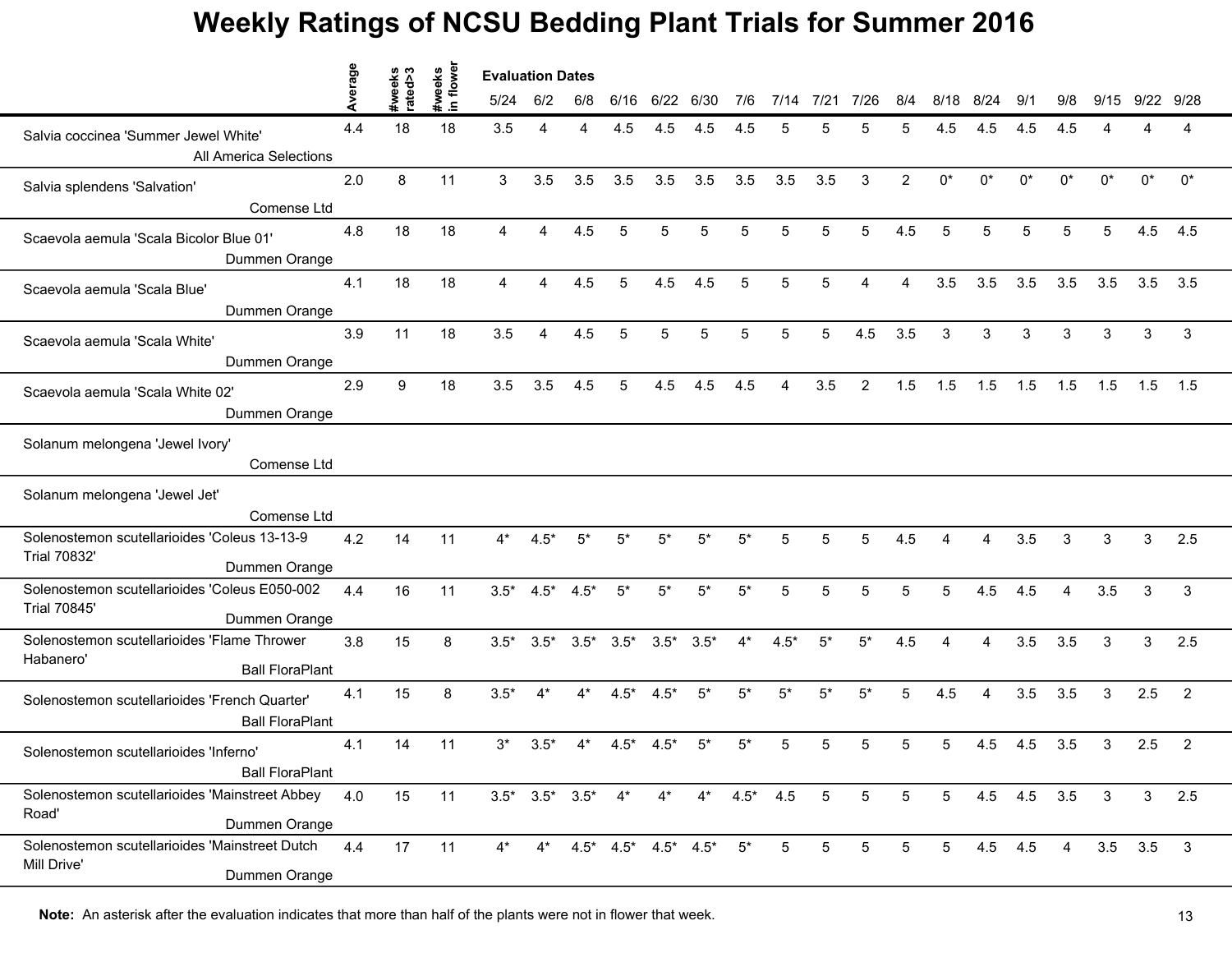|                                                                             | werage | #weeks<br>rated>3 | weeks<br>1 flower | <b>Evaluation Dates</b> |                |                 |        |                        |                |        |                 |        |          |                |                        |                |                        |                |                               |        |       |
|-----------------------------------------------------------------------------|--------|-------------------|-------------------|-------------------------|----------------|-----------------|--------|------------------------|----------------|--------|-----------------|--------|----------|----------------|------------------------|----------------|------------------------|----------------|-------------------------------|--------|-------|
|                                                                             |        |                   | $\mathbf{a}$      | 5/24                    | 6/2            | 6/8             | 6/16   | 6/22                   | 6/30           | 7/6    | 7/14            | 7/21   | 7/26     | 8/4            | 8/18                   | 8/24           | 9/1                    | 9/8            | 9/15                          | 9/22   | 9/28  |
| Solenostemon scutellarioides 'Mainstreet                                    | 3.4    | 12                | 8                 | $3^*$                   | $3.5*$         | $3.5*$          | $3.5*$ | $3.5*$                 | $3.5*$         | $3.5*$ | $3.5*$          |        |          |                |                        | 3.5            | 3                      | 3              | 3                             | 3      | 3     |
| <b>Granville Street'</b><br>Dummen Orange                                   |        |                   |                   |                         |                |                 |        |                        |                |        |                 |        |          |                |                        |                |                        |                |                               |        |       |
| Solenostemon scutellarioides 'Pandora'                                      | 3.8    | 18                | 13                | $3.5*$                  | $3.5*$         | $3.5*$          | $3.5*$ | $3.5*$                 | 4              | 4      | 4.5             | 4.5    | 4.5      | $\Delta$       | $\boldsymbol{\Lambda}$ | 3.5            | 3.5                    | 4              | 3.5                           | 3.5    | 3.5   |
| Dummen Orange<br>Solenostemon scutellarioides 'Premium Sun                  | 3.3    | 10                | 10                | $3.5*$                  | $3.5*$         | $3.5^*$ $3.5^*$ |        | $3^*$                  | $3.5*$         | $3.5*$ | $3.5*$          | 3.5    | 3.5      | 3.5            | 3                      | 3              | 3                      | 3              | 3                             | 3      | 2.5   |
| Pineapple Surprise'<br>PanAmerican Seed                                     |        |                   |                   |                         |                |                 |        |                        |                |        |                 |        |          |                |                        |                |                        |                |                               |        |       |
| Solenostemon scutellarioides 'Ruby Slipper'<br><b>Ball FloraPlant</b>       | 4.4    | 17                | 12                | $3.5*$                  | $4^*$          | $4.5*$          | $4.5*$ | $4.5*$                 | $5^*$          | 5      | 5               | 5      | 5        | 5              | 5                      | 4.5            | 4.5                    | 4              | 3.5                           | 3.5    | 2.5   |
| Sutera cordata 'Snowstorm Blue Improved'<br><b>Proven Winners</b>           | 1.2    | $\Delta$          | 8                 | 3.5                     | 3.5            | 3.5             | 3.5    | 3                      | 2.5            | 1.5    | 0.5             | $0.5*$ | $0^*$    | $0^*$          | n*                     | U <sub>*</sub> | n*                     | n*             | $^{\circ}$                    | ሰ*     | $0^*$ |
| Tagetes erecta '16OS08'<br>All America Selections                           | 3.1    | 13                | 17                | $3.5*$                  | 3.5            | 3.5             | 3.5    | 3.5                    | 3.5            | 3.5    | 4               | Δ      | $\Delta$ | $\Delta$       | 3.5                    | 3.5            | 3                      | $\overline{2}$ | 1.5                           | 1      | 0.5   |
| Tagetes erecta 'Bali Orange'<br>All America Selections                      | 3.5    | 14                | 18                | 3.5                     | 3.5            | 3.5             | 4      | $\overline{A}$         | 4.5            | 4      | 4.5             |        | Δ        |                | $\boldsymbol{\Lambda}$ | 4              | 3.5                    | 3              | 2.5                           | 1.5    | 1.5   |
| Tagetes erecta 'MoonSong Deep Orange'<br>All America Selections             | 3.2    | 10                | 18                | 3                       | 3              | 3.5             | 4.5    | 4.5                    | 5              | 4.5    | 4               |        | Δ        | 4              | 3.5                    | 3              | 2.5                    | 1.5            | 1.5                           |        | 0.5   |
| Tagetes erecta 'Perfection Orange'<br>All America Selections                | 3.4    | 11                | 18                | 3                       | 3              | 3               | 3.5    |                        |                | 4.5    | 4.5             | 4.5    | 4.5      | 4.5            |                        |                | 3.5                    | 2.5            | 2                             |        | 0.5   |
| Verbena ×hybrida 'EnduraScape Magenta'<br><b>Ball FloraPlant</b>            | 3.7    | 12                | 13                | $3^*$                   | $3^*$          | 3               | 3.5    | $\boldsymbol{\Lambda}$ | 4              | 4.5    | 4.5             | 4.5    | 4.5      | 4.5            | 4.5                    | 4              | $3.5*$                 | $3.5*$         | $3^*$                         | 3      | 2.5   |
| Verbena ×hybrida 'EnduraScape Pink Bicolor'<br><b>Ball FloraPlant</b>       | 4.3    | 17                | 18                | $\overline{A}$          | Δ              | Δ               | Δ      | 4                      | 4.5            | 5      | 5               | 5      | 5        | 4.5            | 5                      | 4.5            | $\boldsymbol{\Lambda}$ | 4              | 3.5                           | 3.5    | 3     |
| Verbena ×hybrida 'EnduraScape Purple<br>Improved'<br><b>Ball FloraPlant</b> | 4.0    | 17                | 14                | $4^*$                   | $3.5*$         | 3.5             | 3.5    | 4                      | 4.5            | 5      | 5               | 4.5    | 4.5      | 4.5            | 4.5                    | 4              | $3.5*$                 | $3^*$          | 3.5                           | 3.5    | 3.5   |
| Verbena ×hybrida 'ES Dark Lavender Charme 01'<br>Dummen Orange              | 3.3    | 12                | 13                | 4.5                     |                |                 |        | 3.5                    | 3.5            |        |                 |        |          |                |                        | 3              | $2^*$                  | $2^*$          | $2^*$                         | $1.5*$ | $1^*$ |
| Verbena ×hybrida 'ES Pink 01'<br>Dummen Orange                              | 3.7    | 15                | 18                | $\overline{4}$          | 3.5            | 4               | 4      | $3.5$ $3.5$            |                | 4      | 4               | 4      | 4        | 3.5            | 4                      | 4              |                        | $3.5$ $3.5$    | $\mathbf{3}$                  | 3      | 3     |
| Verbena ×hybrida 'ES Violet 01'<br>Dummen Orange                            | 4.1    | 18                | 16                | 4.5                     | $\overline{4}$ | 4               |        | $\overline{4}$         | $\overline{4}$ |        | 4.5 4.5 4.5 4.5 |        |          | $\overline{4}$ |                        |                |                        |                | 4.5 4.5 3.5* 3.5* 3.5 3.5 3.5 |        |       |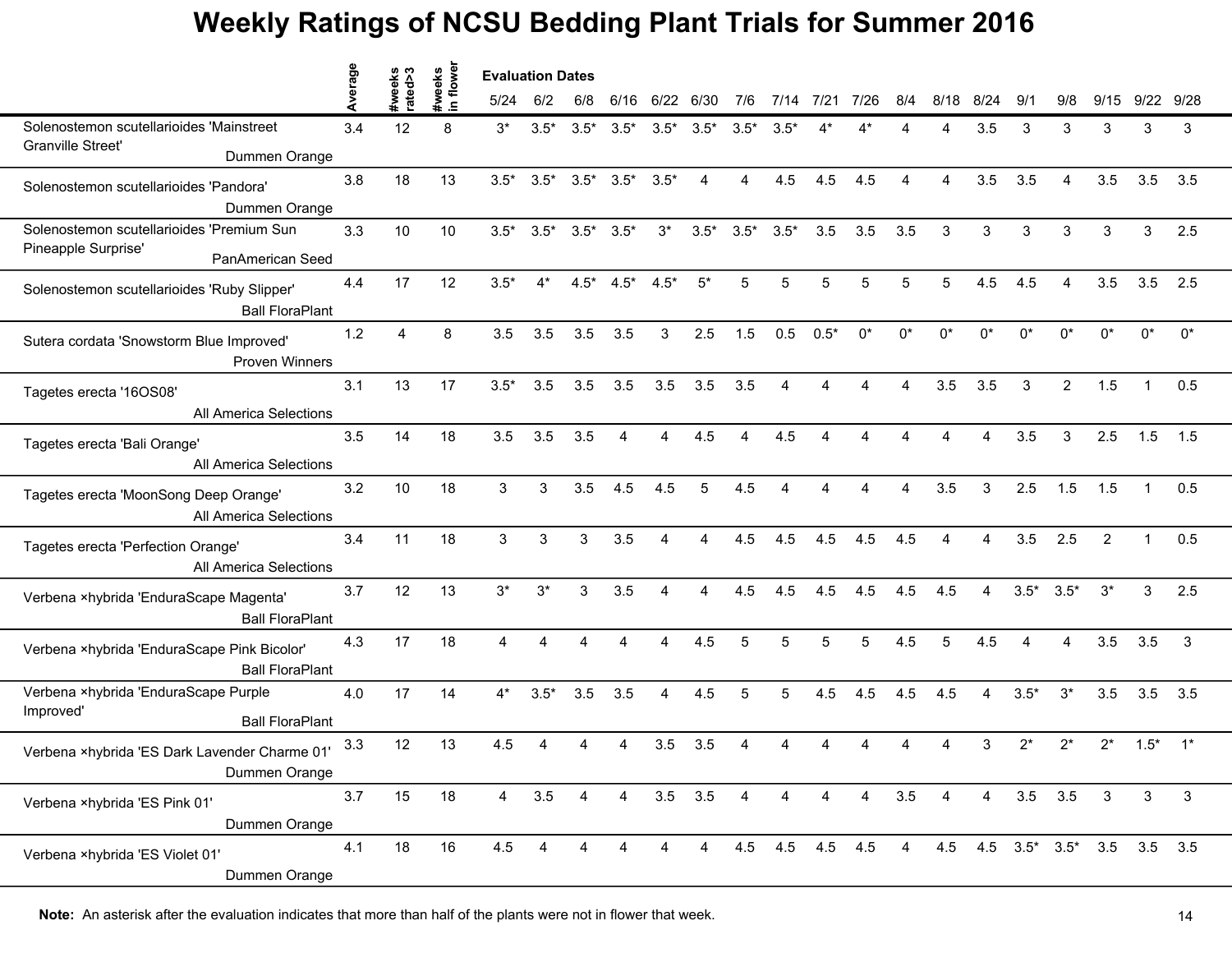|                                                                                      | Average | #weeks<br>rated>3 | #weeks<br>in flower | <b>Evaluation Dates</b> |                |                        |                |                |                 |             |        |                 |            |                 |      |                        |                   |       |              |                |                |
|--------------------------------------------------------------------------------------|---------|-------------------|---------------------|-------------------------|----------------|------------------------|----------------|----------------|-----------------|-------------|--------|-----------------|------------|-----------------|------|------------------------|-------------------|-------|--------------|----------------|----------------|
|                                                                                      |         |                   |                     | 5/24                    | 6/2            | 6/8                    | 6/16           | 6/22           | 6/30            | 7/6         | 7/14   | 7/21            | 7/26       | 8/4             | 8/18 | 8/24                   | 9/1               | 9/8   | 9/15         | 9/22           | 9/28           |
| Verbena ×hybrida 'ES White 02'<br>Dummen Orange                                      | 3.3     | 11                | 18                  | 4                       | 3.5            |                        |                |                |                 |             |        |                 |            | 3.5             | 3    | 2.5                    | 2.5               | 2.5   | 2.5          | 2              | $\overline{c}$ |
| Verbena ×hybrida 'Superbena Romance'<br><b>Proven Winners</b>                        | 3.9     | 15                | 18                  | $\overline{4}$          | 3.5            | 3.5                    | 4              | 4              | 4               | 4.5         | 4.5    | 4.5             | 4.5        | 4.5             | 4.5  | $\boldsymbol{\Lambda}$ | 3.5               | 3.5   | 3            | 3              | 2.5            |
| Verbena ×hybrida 'Superbena Royale Peachy<br>Keen Improved'<br><b>Proven Winners</b> | 3.1     | 10                | 17                  | $3.5*$                  | 3.5            | 3.5                    | 3.5            | 3.5            | 3.5             | 3.5         | 4      | 4               | 3.5        | 3               | 3    | 2.5                    | 2.5               | 2.5   | 2.5          | 2.5            | $\overline{2}$ |
| Verbena ×hybrida 'Superbena Royale Red'<br><b>Proven Winners</b>                     | 4.3     | 18                | 18                  | $\overline{4}$          | 3.5            | 3.5                    | 3.5            | 4              | 4               | 4.5         | 5      | 5               | 5          | 4.5             | 5    | 4.5                    | 4.5               | 4.5   |              |                | Δ              |
| Verbena ×hybrida 'Superbena Royale Whitecap'<br><b>Proven Winners</b>                | 3.5     | 12                | 18                  | 3.5                     | 3.5            | 3.5                    |                |                |                 |             | 4.5    | 4.5             | 4.5        | 4.5             |      | 3                      | 3                 | 3     | 2.5          | 2              | 1.5            |
| Viola cornuta '16OS14 Orange w/Black Blotch'<br>All America Selections               | 1.5     | 6                 | 8                   | $\overline{4}$          | 3.5            | 3.5                    | $\overline{4}$ | 4              | 3.5             | 3           | 1.5    | $0^*$           | $0^*$      | $0^*$           | 0*   | $0^*$                  | $0^*$             | $0^*$ | $0^*$        | $0^*$          | $0^*$          |
| Viola cornuta 'Penny Orange'<br>All America Selections                               | 1.4     | 6                 | $\overline{7}$      | $\overline{4}$          | $\overline{4}$ | 3.5                    | 3.5            | 3.5            | 3.5             | 2.5         | $1^*$  | $0^*$           | $0^*$      | $0^*$           | 0*   | $0^*$                  | $0^*$             | $0^*$ | $0^*$        | 0*             | 0*             |
| Viola cornuta 'Popsicle Tangerine'<br>All America Selections                         | 1.2     | 5                 | $\overline{7}$      | $\overline{4}$          | 3.5            | 3.5                    | $\overline{4}$ | 3.5            | $\overline{2}$  | 1.5         | $0^*$  | $0^*$           | $0^*$      | $0^*$           | 0*   | 0*                     | $0^*$             | $0^*$ | $0^*$        | $0^*$          | $0^*$          |
| Viola hybrid 'Anytime Iris'<br>Proven Winners                                        | 1.4     | 4                 | 6                   | 4.5                     | 4.5            | 4.5                    |                | 3              | 2.5             | $1.5*$      | $0^*$  | $0^*$           | $^{\circ}$ | n*              | በ*   | U <sub>*</sub>         | $^{\circ}$        | n*    | n*           | n*             | $0^*$          |
| Viola hybrid 'Anytime Plum Good'<br><b>Proven Winners</b>                            | 1.8     | $\overline{7}$    | 8                   | 4.5                     | 4.5            | 4.5                    | 4.5            | 4.5            | 3.5             | 3.5         | 1.5    | $0.5*$          | $0^*$      | $0^*$           | 0*   | $0^*$                  | $0^*$             | $0^*$ | $0^*$        | $0^*$          | $0^*$          |
| Viola hybrid 'Anytime Quartz Improved'<br>Proven Winners                             | 1.4     | 5                 | $\overline{7}$      | $\overline{A}$          | $\Delta$       | $\boldsymbol{\Lambda}$ | 4.5            | 4              | 3               | $2^{\circ}$ | $0.5*$ | $0^*$           | $0^*$      | $0^*$           | 0*   | 0*                     | $0^*$             | $0^*$ | $0^*$        | $0^*$          | 0*             |
| Viola hybrid 'Anytime Sugar Plum'<br>Proven Winners                                  | 1.3     | 4                 | $\overline{7}$      | 4                       | 4              | 4.5                    | $\overline{4}$ | 3              | $\overline{2}$  | 1.5         | $0^*$  | $0^*$           | 0*         | $0^*$           | 0*   | 0*                     | 0*                | 0*    | 0*           | $0^*$          | $0^*$          |
| Zinnia × hybrida '16OS15'<br>All America Selections                                  | 3.7     | 13                | 18                  | 3                       | 3              | 3.5                    | 3.5            | 3.5            |                 | 4.5         | 4.5    | 4.5             | 4.5        | 4.5             | 4.5  |                        |                   |       | 3            | 2.5            | 1.5            |
| Zinnia × hybrida 'Profusion Cherry '<br>All America Selections                       | 3.8     | 15                | 18                  |                         | 3.5 3.5 3.5 4  |                        |                | 4.5            | $5\overline{5}$ | 5           | 5      | 4.5             | 4          | 4               | 4    |                        | $3.5$ $3.5$ $3.5$ |       | $\mathbf{3}$ | 2.5            | $\overline{2}$ |
| Zinnia ×hybrida 'Profusion Double Deep Salmon'<br>All America Selections             | 3.8     | 14                | 18                  | 3 <sup>7</sup>          | $3.5\quad 3.5$ |                        | 4              | $\overline{4}$ | $4.5$ $4.5$     |             | 5      | $5\phantom{.0}$ | 5          | $5\phantom{.0}$ | 4.5  | Δ                      | 4                 | 3.5   | 3            | $\overline{2}$ | $\overline{1}$ |